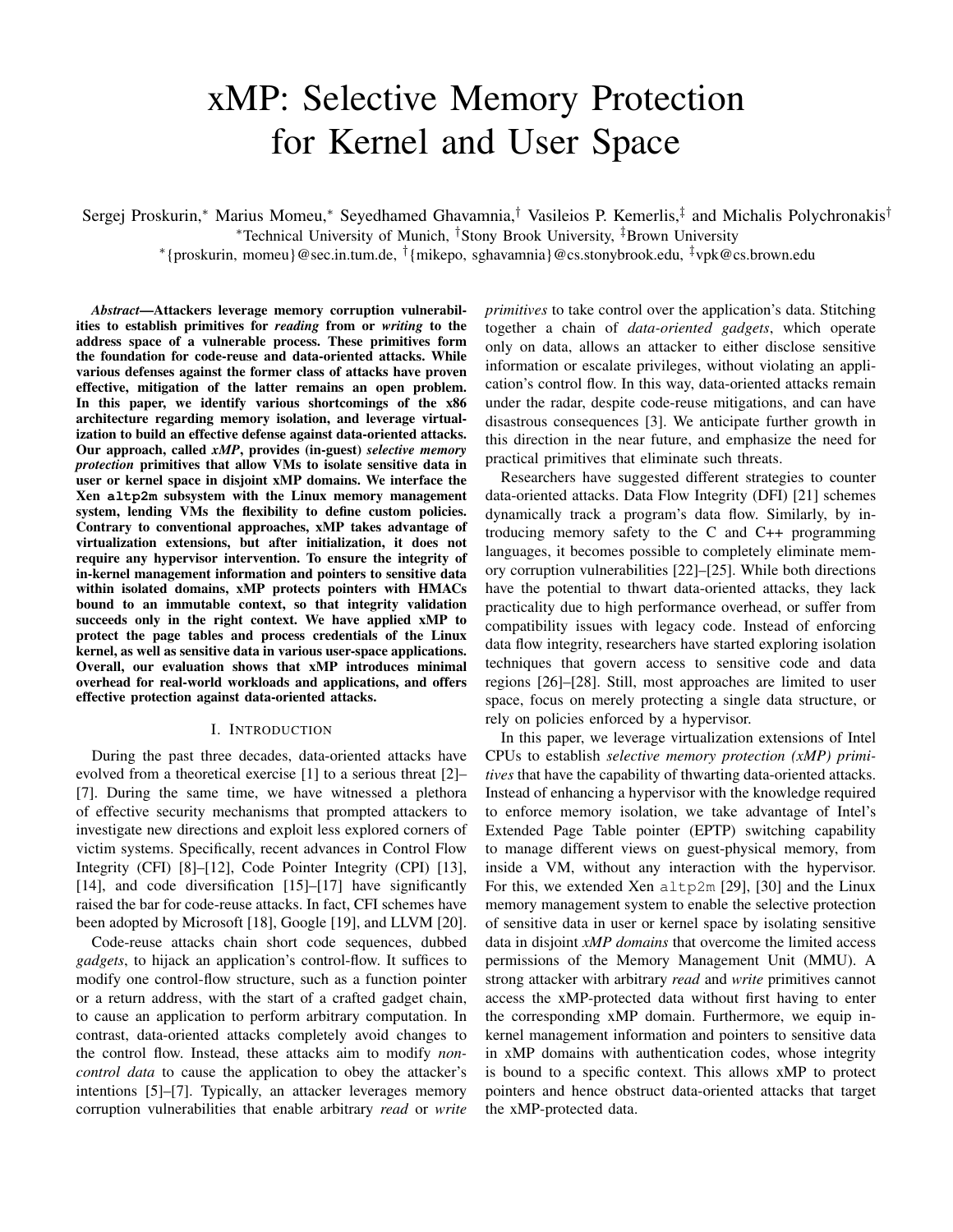We use xMP to protect two sensitive kernel data structures that are vital for the system's security, yet are often disregarded by defense mechanisms: *page tables* and *process credentials*. In addition, we demonstrate the generality of xMP by guarding sensitive data in common, security-critical (user-space) libraries and applications. Lastly, in all cases, we evaluate the performance and effectiveness of our xMP primitives.

In summary, we make the following main contributions:

- We extend the Linux kernel to realize *xMP*, an in-guest memory isolation primitive for protecting sensitive data against data-oriented attacks in user and kernel space.
- We present methods for combining Intel's EPTP switching and Xen altp2m to control different guest-physical memory views, and isolate data in *disjoint xMP domains*.
- We apply xMP to guard the kernel's page tables and process credentials, as well as sensitive data in user-space applications, with minimal performance overhead.
- We integrate xMP into the Linux namespaces framework, forming the basis for hypervisor-assisted OS-level virtualization protection against data-oriented attacks.

## II. BACKGROUND

## <span id="page-1-1"></span>*A. Memory Protection Keys*

Intel's Memory Protection Keys (MPK) technology supplements the general paging mechanism by further restricting memory permissions. In particular, each paging structure entry dedicates four bits that associate virtual memory pages with one of 16 protection domains, which correspond to sets of pages whose access permissions are controlled by the same *protection key* (PKEY). User-space processes control the permissions of each PKEY through the 32-bit PKRU register. Specifically, MPK allows different PKEYs to be simultaneously active, and page table entries to be paired with different keys to further restrict access to the associated page.

A benefit of MPK is that it allows user threads to independently and efficiently harden the permissions of large memory regions. For instance, threads can revoke *write* access from entire domains without entering kernel space, walking and adjusting page tables, and invalidating TLBs; instead, threads can just set the *write disable* bit of the corresponding PKEY in the PKRU register. Another benefit of MPK is that it extends the access control capabilities of page tables, enabling threads to enforce (i) *execute-only* code pages [\[16\]](#page-13-21), [\[31\]](#page-13-22), and (ii) *nonreadable*, yet *present* data pages [\[28\]](#page-13-18). These capabilities provide new primitives for thwarting data-oriented attacks, without sacrificing performance and practicality [\[9\]](#page-13-23), or resorting to architectural quirks [\[32\]](#page-13-24) and virtualization [\[12\]](#page-13-4), [\[16\]](#page-13-21), [\[33\]](#page-13-25).

Although Intel announced MPK in 2015 [\[34\]](#page-13-26), it was integrated only recently, and so far only to the Skylake-SP Xeon family, which is dedicated to high-end servers. Hence, a need for similar isolation features remains on desktop, mobile, and legacy server CPUs. Another issue is that attackers with the ability to arbitrarily corrupt kernel memory can  $(i)$  modify the per-thread state (in kernel space) holding the access permissions of protection domains, or  $(ii)$  alter protection domain

bits in page table entries. This allows adversaries to deactivate restrictions that otherwise are enforced by the MMU. Lastly, the isolation capabilities of MPK are geared towards userspace pages. Sensitive data in kernel space thus remains prone to unauthorized access. In fact, there is no equivalent mechanism for protecting kernel memory from adversaries armed with arbitrary *read* and *write* primitives. Consequently, there is a need for alternative memory protection primitives, the creation of which is the main focus of this work.

## <span id="page-1-0"></span>*B. The Xen* altp2m *Subsystem*

Virtual Machine Monitors (VMMs) leverage Second Level Address Translation (SLAT) to isolate physical memory that is reserved for VMs [\[35\]](#page-13-27). In addition to in-guest page tables that translate guest-virtual to guest-physical addresses, the supplementary SLAT tables translate guest-physical to host-physical memory. Unauthorized accesses to guest-physical memory, which is either not mapped or lacks privileges in the SLAT table, trap into the VMM [\[36\]](#page-13-28), [\[37\]](#page-13-29). As the VMM exclusively maintains the SLAT tables, it can fully control a VM's *view* on its physical memory [\[29\]](#page-13-19), [\[30\]](#page-13-20), [\[38\]](#page-13-30), [\[39\]](#page-13-31). Xen's *physical-tomachine* subsystem (p2m) [\[37\]](#page-13-29), [\[40\]](#page-13-32) employs SLAT to define the guest's *view* of the physical memory that is perceived by all virtual CPUs (vCPUs). By restricting access to individual page frames, security mechanisms can use p2m to enforce memory access policies on the guest's physical memory.

Unfortunately, protecting data through a single *global* view  $(i)$  incurs a significant overhead and  $(ii)$  is prone to race conditions in multi-vCPU environments. Consider a scenario in which a guest advises the VMM to *read-protect* sensitive data on a specific page. By revoking *read* permissions in the SLAT tables, illegal *read* accesses to the protected page, e.g., due to malicious memory disclosure attempts, would violate the permissions and trap into the VMM. At the same time, for legal guest accesses to the protected page frame, the VMM has to temporarily relax its permissions. Whenever the guest needs to access the sensitive information, it has to instruct the VMM to walk the SLAT tables—an expensive operation. More importantly, temporarily relaxing permissions in the global view creates a *window of opportunity* for other vCPUs to freely access the sensitive data without notifying the VMM.

The Xen *alternate* p2m subsystem (altp2m) [\[29\]](#page-13-19), [\[30\]](#page-13-20) addresses the above issues by maintaining and switching between *different* views, instead of using a single, *global view*. As the views can be assigned to each vCPU individually, permissions in one view can be safely relaxed without affecting the active views of other vCPUs. In fact, instead of relaxing permissions by walking the SLAT tables, altp2m allows switching to another, less restrictive view. Both external [\[29\]](#page-13-19), [\[30\]](#page-13-20) and internal monitors [\[26\]](#page-13-17), [\[41\]](#page-13-33) use altp2m to allocate and switch between views. Although altp2m introduces a powerful means to rapidly change the guest's memory view, it requires hardware support to establish primitives that can be used by guests for isolating selected memory regions.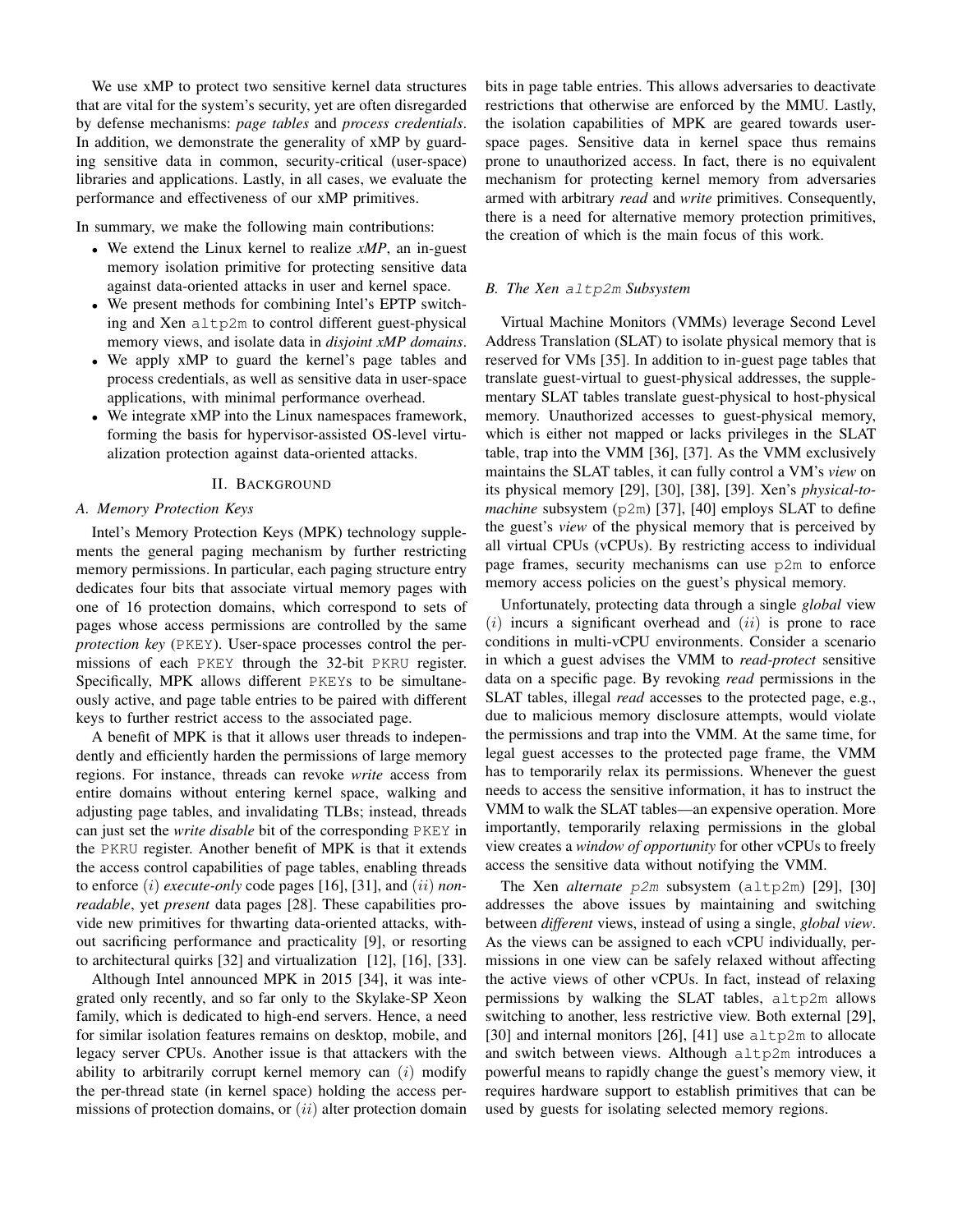# <span id="page-2-1"></span>*C. In-Guest EPT Management*

Xen altp2m was introduced to add support for the Intel virtualization extension that allows VMs to switch among Extended Page Tables (EPTs), Intel's implementation of SLAT tables [\[35\]](#page-13-27). Specifically, Intel introduced the unprivileged VMFUNC instruction to enable VMs to switch among EPTs without involving the VMM—although altp2m has been implemented for Intel [\[42\]](#page-13-34) and ARM [\[30\]](#page-13-20), in-guest switching of altp2m views is available to Intel only. Intel uses the Virtual Machine Control Structure (VMCS) to maintain the host's and the VM's state per vCPU. The VMCS holds an Extended Page Table pointer (EPTP) to locate the root of the EPT. In fact, the VMCS has capacity for up to 512 EPTPs, each representing a different view of the guest's physical memory; using VMFUNC, a guest can choose among 512 EPTs.

To pick up the above scenario, the guest can instruct the system to isolate and relax permissions to selected memory regions, on-demand, using Xen's altp2m EPTP switching. Furthermore, combined with another feature, i.e., the Virtualization Exceptions ( $\#VE$ ), the Xen altp2m allows in-guest agents to take over EPT management tasks. More precisely, the guest can register a dedicated exception handler that is responsible for handling EPT access violations; instead of trapping into the VMM, the guest can intercept EPT violations and try to handle them inside a (guest-resident) #VE handler.

#### III. THREAT MODEL

<span id="page-2-2"></span>We expect the system to be protected from code injection [\[43\]](#page-14-0) through Data Execution Prevention (DEP) or other proper W^X policy enforcement, and to employ Address Space Layout Randomization (ASLR) both in kernel [\[44\]](#page-14-1), [\[45\]](#page-14-2) and user space [\[15\]](#page-13-7), [\[46\]](#page-14-3). Also, we assume that the kernel is protected against return-to-user (ret2usr) [\[47\]](#page-14-4) attacks through SMEP/SMAP [\[35\]](#page-13-27), [\[48\]](#page-14-5), [\[49\]](#page-14-6). Other hardening features, such as Kernel Page Table Isolation (KPTI) [\[50\]](#page-14-7), [\[51\]](#page-14-8), stack smashing protection [\[52\]](#page-14-9), and toolchain-based hardening [\[53\]](#page-14-10), are orthogonal to xMP—we neither require nor preclude the use of such features. Moreover, we anticipate protection against state-of-the-art code-reuse attacks [\[4\]](#page-13-35), [\[54\]](#page-14-11)–[\[56\]](#page-14-12) via either  $(i)$  finegrained CFI [\[57\]](#page-14-13) (in kernel [\[58\]](#page-14-14) and user space [\[59\]](#page-14-15)) coupled with a shadow stack  $[60]$ , or  $(ii)$  fine-grained code diversification [\[61\]](#page-14-17), [\[62\]](#page-14-18), and with execute-only memory (available to both kernel [\[31\]](#page-13-22) and user space [\[16\]](#page-13-21)).

Assuming the above state-of-the-art protections prevent an attacker from gaining arbitrary code execution, we focus on defending against attacks that leak or modify sensitive data in user or kernel memory [\[16\]](#page-13-21), [\[31\]](#page-13-22), by transforming memory corruption vulnerabilities into *arbitrary read* and *write primitives*. Attackers can leverage such primitives to mount data-oriented attacks [\[7\]](#page-13-2), [\[63\]](#page-14-19) that  $(i)$  disclose sensitive data, such as cryptographic material, or  $(ii)$  modify sensitive data structures, such as page tables or process credentials.

## IV. DESIGN

<span id="page-2-3"></span>To fulfil the need for a practical mechanism for the protection of sensitive data, we identify the following requirements:



<span id="page-2-0"></span>Figure 1. xMP uses different Xen altp2m views, each mapping guest frames to machine frames with different access permissions, to partition memory into isolated xMP domains. In addition, equipping data pointers to protected memory with HMACs establishes context-bound pointer integrity.

- ❶ *Partitioning* of sensitive kernel and user-space memory regions into individual domains.
- ❷ *Isolation* of memory domains through fine-grained access control capabilities.
- ❸ *Context-bound integrity* of pointers to memory domains.

Although the x86 architecture allows for memory partitioning through segmentation or paging ❶, it lacks fine-grained access control capabilities for effective memory isolation ❷ (e.g., there is no notion of *non-readable* pages; only *nonpresent* pages cannot be read). While previous work isolates user-space memory by leveraging unused, higher-privileged x86 protection rings [\[64\]](#page-14-20), isolation of kernel memory is primarily achieved by Software-Fault Isolation (SFI) solutions [\[31\]](#page-13-22). Even though the page fault handler could be extended to interpret selected *non-present* pages as *nonreadable*, switching permissions of memory regions that are shared among threads or processes on different CPUs can introduce race conditions: granting access to isolated domains by relaxing permissions inside the *global* page tables may reveal sensitive memory contents to the remaining CPUs. Besides, each permission switch would require walking the page tables, and thus frequent switching between a large number of protected pages would incur a high run-time overhead. Lastly, the modern x86 architecture lacks any support for immutable pointers. Although ARMv8.3 introduced the Pointer Authentication Code (PAC) [\[65\]](#page-14-21) extension, there is no similar feature on x86. As such, x86 does not meet requirements ❷ and ❸.

In this work, we fill this gap by introducing *selective memory protection (xMP)* primitives that leverage virtualization to define efficient memory isolation domains—called *xMP domains*—in both kernel and user space, enforce fine-grained memory permissions on selected xMP domains, and protect the integrity of pointers to those domains [\(Figure 1\)](#page-2-0). In the following, we introduce our xMP primitives and show how they can be used to build practical and effective defenses against data-oriented attacks in both user and kernel space. We base xMP on top of x86 and Xen [\[40\]](#page-13-32), as it relies on virtualization extensions that are exclusive to the Intel architecture and are already used by Xen. Still, xMP is by no means limited to Xen, as we further discuss in [§ VIII-D.](#page-12-0) Furthermore, xMP is both backwards compatible with, and transparent to, non-protected and legacy applications.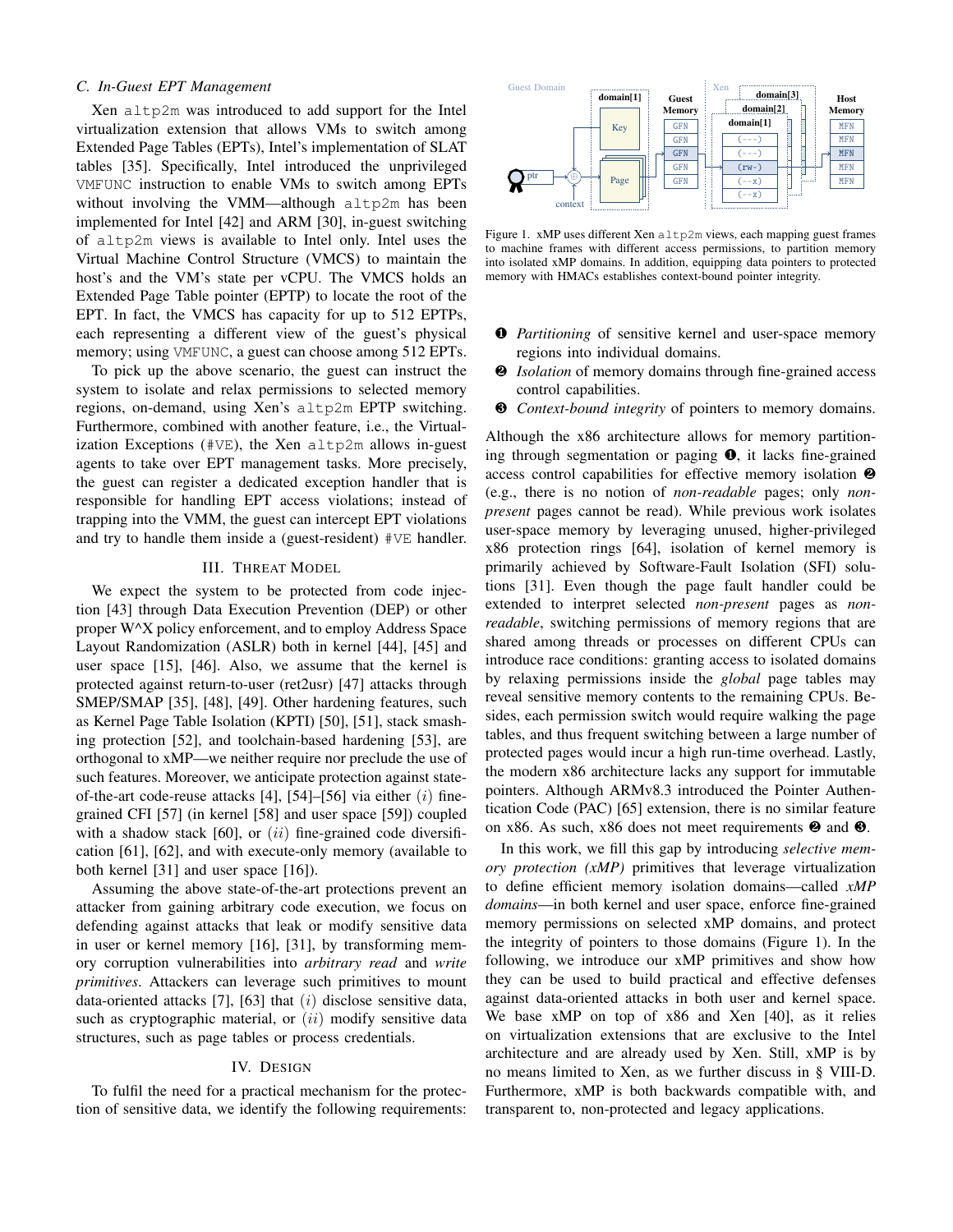# <span id="page-3-1"></span>*A. Memory Partitioning through xMP Domains*

To achieve meaningful protection, applications may require multiple *disjoint* memory domains that cannot be accessible at the same time. For instance, an xMP domain that holds the kernel's hardware encryption key must not be accessible upon entering an xMP domain containing the private key of a user-space application. The same applies to multi-threaded applications in which each thread maintains its own session key that must not be accessible by other threads. We employ Xen altp2m as a building block for providing disjoint xMP domains [\(§ II-B\)](#page-1-0). An xMP domain may exist in one of two states, the permissions of which are configured as desired. In the *protected state*, the most restrictive permissions are enforced to prevent data leakage or modification. In the *relaxed state*, the permissions are temporarily loosened to enable legitimate access to the protected data as needed.

The straightforward way of associating an altp2m view with each xMP domain is not feasible because only a single altp2m view can be active at a given time. Instead, to enforce the access restrictions of all xMP domains in each altp2m view, we propagate the permissions of each domain across all available altp2m views. Setting up an xMP domain requires at least two altp2m views. Regardless of the number of xMP domains, we dedicate one view, the *restricted view*, to unify the memory access restrictions of all xMP domains. We configure this view as the default on every vCPU, as it collectively enforces the restrictions of all xMP domains. We use the second view to *relax* the restrictions of (i.e., *unprotect*) a given xMP domain and to allow legitimate access to its data. We refer to this view as *domain[id]*, with *id* referring to the xMP domain of this view. By entering *domain[id]*, the system switches to the altp2m view *id* to bring the xMP domain into its relaxed state—crucially, all other xMP domains remain in their protected state. By switching to the *restricted view*, the system switches *all* domains to their protected state.

To accommodate n xMP domains, we define  $n+1$  altp2m views. [Figure 2](#page-3-0) illustrates a multi-domain environment with *domain[n]* as the currently active domain (the page frames of each domain are denoted by the darkest shade). The permissions of *domain*[n] in its relaxed and protected states are  $r - x$ and --x, respectively. The --x permissions of *domain[n]*'s protected state are enforced not only by the restricted view, but also by *all other* xMP domains ( $\{domain[j] | \forall j \in$  $\{1, ..., n\} \wedge j \neq n\}$ ). This allows us to partition the guest's physical memory into multiple domains and to impose finegrained memory restrictions on each of them, satisfying ❶.

An alternative approach to using altp2m would be to rely on Intel MPK [\(§ II-A\)](#page-1-1). Although MPK meets requirements  $\bullet$  and  $\bullet$ , unfortunately it is applicable only to userspace applications and cannot withstand abuse by memory corruption vulnerabilities targeting the kernel. Due to the limited capabilities of MPK, and since Intel has only recently started shipping server CPUs with MPK, we opted for a solution that works on both recent and legacy systems, and can protect both user-space and kernel-space memory.

| Guest      |            |           |           | Host          |
|------------|------------|-----------|-----------|---------------|
| Memory     | restricted | domain[1] | domain[n] | <b>Memory</b> |
| <b>GFN</b> | ---        | (rw-)     | ---       | <b>MFN</b>    |
| <b>GFN</b> | --         | $(rw-)$   | ---       | <b>MFN</b>    |
| <b>GFN</b> | rwx)       | rwx)      | rwx)      | <b>MFN</b>    |
| <b>GFN</b> | $--x$      | $--x$     | $(r-x)$   | <b>MFN</b>    |
| <b>GFN</b> | $--x$      | $--x$     | $(r-x)$   | <b>MFN</b>    |
|            | VPTD       | VPTD'     | $VPTD^n$  |               |

<span id="page-3-0"></span>Figure 2. The system configures  $n + 1$  altp2m views to create n disjoint xMP domains. Each  $\{domain[i] | i \in \{1, ..., n\}\}\)$  relaxes the permissions of a given memory region (dark shade) and restricts access to memory regions belonging to other xMP domains (light shade).

## <span id="page-3-2"></span>*B. Isolation of xMP Domains*

We establish a *memory isolation primitive* that empowers guests to enforce fine-grained permissions on the guest's page frames. To achieve this, we extended the Xen interface to allow utilizing altp2m from inside guest VMs. Specifically, we implemented an API for the Linux kernel that allows the use of existing hypercalls (HVMOPs) [\[42\]](#page-13-34) that interact with the Xen altp2m subsystem for triggering the VMM to configure page frames with requested access permissions on behalf of the VM. Also, for performance reasons, we extended Xen with a new hypercall: HVMOP\_altp2m\_isolate\_xmp. This hypercall places the guest's page frames into xMP domains according to [§ IV-A.](#page-3-1) Although this hypercall is not vital for xMP (its functionality can be substituted by a set of existing hypercalls to Xen altp2m), it reduces the number of interactions with the hypervisor. Finally, we use altp2m in combination with Intel's in-guest *EPTP switching* and the #VE feature to allow in-guest agents to take over several EPT management tasks [\(§ II-C\)](#page-2-1). This setup minimizes VMM interventions and thus improves performance. Consequently, we do not have to outsource logic to the VMM or to an external monitor, as the scheme provides flexibility for defining new memory access policies from inside the guest.

Consider an in-guest application that handles sensitive data, such as passwords, cookies, or cryptographic keys. To protect this data, the application can use the *memory partitioning primitives* that leverage altp2m to allocate an xMP domain, e.g, *domain[1]* in [Figure 2:](#page-3-0) in addition to *domain[1]* holding original access permissions to the guest's physical memory, our *memory isolation primitive* removes *read* and *write* permissions from the page frame in the *restricted view* (and remaining *domains*). This way, unauthorized *read* and *write* attempts outside *domain[1]* will violate the restricted access permissions. Instead of trapping into the VMM, any illegal access traps into the in-guest #VE-handler, which generates a segmentation fault. Upon legal accesses, instead of instructing the VMM to walk the EPTs to relax permissions, the guest executes the VMFUNC instruction to switch to the less-restrictive *domain[1]* and serve the request. As soon as the application completes its request, it will use VMFUNC to switch back to the *restricted view* and continue execution.

This scheme combines the best of both worlds: flexibility in defining policies, and fine-grained permissions that are not available to the traditional x86 MMU. Our primitives allow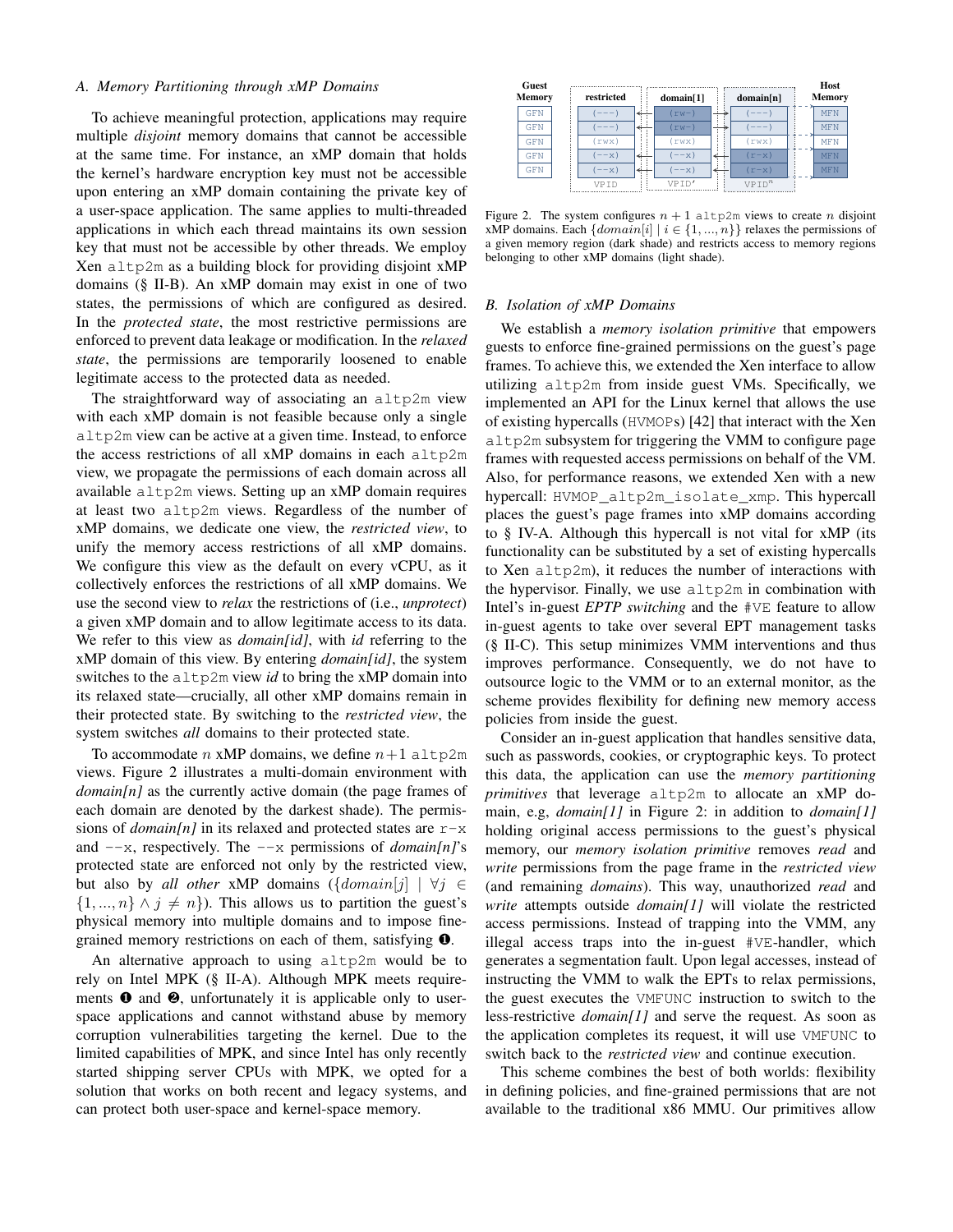in-guest applications to revoke *read* and *write* permissions on data pages, without making them *non-present*, and to configure code pages as *execute-only*, hence satisfying requirement ❷.

# <span id="page-4-1"></span>*C. Context-bound Pointer Integrity*

For complete protection, we have to ensure the integrity of pointers to sensitive data within xMP domains. Otherwise, by exploiting a memory corruption vulnerability, adversaries could redirect pointers to (i) injected, attacker-controlled objects outside the protected domain, or  $(ii)$  existing, highprivileged objects inside the xMP domain.

As x86 lacks support for pointer integrity (in contrast to ARM, in which PAC [\[65\]](#page-14-21), [\[66\]](#page-14-22) was recently introduced), we protect pointers to objects in xMP domains in software. We leverage the Linux kernel implementation of SipHash [\[67\]](#page-14-23) to compute Keyed-Hash Message Authentication Codes (HMACs), which we use to authenticate selected pointers. SipHash is a cryptographically strong family of pseudorandom functions. Contrary to other secure hash functions (including the SHA family), SipHash is optimized for short inputs, such as pointers, and thus achieves higher performance. To reduce the probability of collisions, SipHash uses a 128 bit secret key. The security of SipHash is limited by its key and output size. Yet, with pointer integrity, the attacker has only one chance to guess the correct value; otherwise, the application will crash and the key will be re-generated.

To ensure that pointers cannot be illegally redirected to existing objects, we bind pointers to a specific context that is unique and immutable. The task\_struct data structure holds thread context information and is unique to each thread on the system. As such, we can bind pointers to sensitive, task-specific data located in an xMP domain to the address of the given thread's task\_struct instance.

Modern x86 processors use a configurable number of page table levels that define the size of virtual addresses. On a system with four levels of page tables, addresses occupy the first 48 least-significant bits. The remaining 16 bits are signextended with a value dependent on the privilege level: they are filled with ones in kernel space and with zeros in user space [\[68\]](#page-14-24). This allows us to reuse the unused, sign-extended part of virtual addresses and to truncate the resulting HMAC to 15 bits. At the same time, we can use the most-significant bit 63 of a canonical address to determine its affiliation—if bit 63 is set, the pointer references kernel memory. This allows us to establish pointer integrity and ensure that pointers can be used only in the right context ❸.

Contrary to ARM PAC, instead of storing keys in registers, we maintain one SipHash key per xMP domain in memory. After generating a key for a given xMP domain, we grant the page holding the key *read-only* access permissions inside the particular domain (all other domains cannot access this page). In addition, we configure Xen altp2m so that every xMP domain maps the same guest-physical address to a different machine-physical address. Every time the guest kernel enters an xMP domain, it will use the key that is dedicated to this domain [\(Figure 1\)](#page-2-0). In fact, by reserving one specific memory

page for keys, via the kernel's linker script, we allow the kernel to embed key addresses as immediate instruction operands that cannot be controlled by adversaries (i.e., code regions are immutable). Alternatively, to exclude the compiler from managing key material, we can leverage the VMM to establish a trusted path for generating the secret key and provisioning its location to the VM, e.g., through relocation information [\[62\]](#page-14-18). In particular, by leveraging the relocation entries related to the kernel image, the VMM can replace placeholders at given kernel instructions with the virtual addresses of (secret) key locations, upon the first access to the respective key. Alternatively, we can provide the hypervisor with all placeholder locations through an offline channel [\[26\]](#page-13-17).

## V. IMPLEMENTATION

<span id="page-4-2"></span>We extended the Linux memory management system to establish memory isolation capabilities that allow us to partition  $\bullet$  selected memory regions into isolated  $\bullet$  xMP domains. During the system boot process, once the kernel has parsed the e820 *memory map* provided by BIOS/UEFI to lay down a representation of the entire physical memory, it abandons its early memory allocators and hands over control to its core components. These consist of:  $(i)$  the (zoned) buddy allocator, which manages physical memory;  $(ii)$  the slab allocator, which allocates physically-contiguous memory in the physmap region of the kernel space [\[68\]](#page-14-24), and is typically accessed via kmalloc; and  $(iii)$  the vmalloc allocator, which returns memory in a separate region of kernel space, i.e., the vmalloc arena [\[31\]](#page-13-22), which can be virtually-contiguous but physically-scattered. Both kmalloc and vmalloc use the buddy allocator to acquire physical memory.

Note that  $(i)$  is responsible for managing (contiguous) pages frames, (ii) manages memory in sub-page granularity, and *(iii)* supports only page-multiple allocations. To provide maximum flexibility, we extend both  $(i)$  and  $(ii)$  to selectively shift allocated pages into dedicated xMP domains [\(Figure 3\)](#page-5-0);  $(iii)$  is transparently supported by handling  $(i)$ . This essentially allows us to isolate either arbitrary pages or entire slab caches. By additionally generating context-bound authentication codes for pointers referencing objects residing in the isolated memory, we meet all requirements ❶-❸.

## <span id="page-4-0"></span>*A. Buddy Allocator*

The Linux memory allocators use *get-free-page* (GFP  $*$ ) flags to indicate the conditions, the location in memory (zone), and the way the allocation will be handled [\[69\]](#page-14-25). For instance, GFP\_KERNEL, which is used for most in-kernel allocations, is a collection of fine-granularity flags that indicate the default settings for kernel allocations. To instruct the buddy allocator to allocate a number of pages and to place the allocation into a specific xMP domain, we extend the allocation flags. That is, we can inform the allocator by adding the \_\_GFP\_XMP flag to any of the system's GFP allocation flags. This allows us to assign an arbitrary number of pages in different memory zones with fine-granularity memory access permissions. By additionally encoding an xMP domain index into the allocation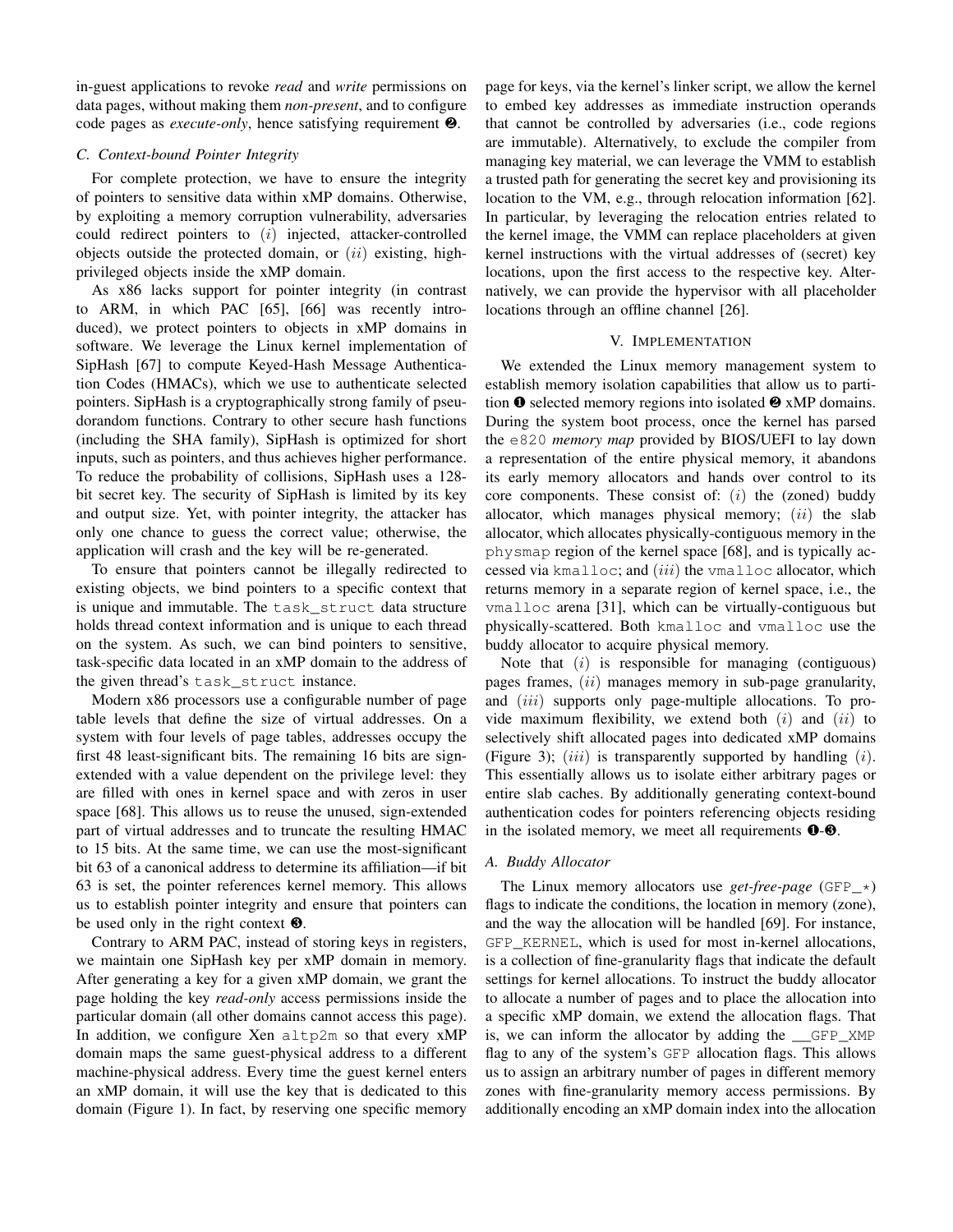

<span id="page-5-0"></span>Figure 3. Extensions to the *slab* and *buddy allocator* facilitate shifting allocated pages and slabs into xMP domains enforced by Xen altp2m.

flags, the allocator receives sufficient information to inform the Xen altp2m subsystem to place the allocation into a particular xMP domain [\(Figure 3\)](#page-5-0). Currently, we use 8 free bits in the allocation flags to encode the domain index, effectively supporting up to 256 distinct domains—more domains can be supported by redefining gfp\_t accordingly. This way, we can grant exclusive access permissions to all pages assigned to the target xMP domain, while, at the same time, we can selectively withdraw access permissions to the allocated page from all other domains [\(§ IV-A\)](#page-3-1). As such, accesses to pages inside the target domain become valid only after switching to the associated guest memory view managed by Xen altp2m.

During the assignment of allocated pages to xMP domains, we record the PG\_xmp flag into the flags field of struct page, thereby enabling the buddy allocator to reclaim previously xMP-protected pages at a later point in time.

## <span id="page-5-2"></span>*B. Slab Allocator*

The slab allocator builds on top of the buddy allocator to subdivide allocated pages into small, sub-page sized objects [\(Figure 3\)](#page-5-0), to reduce internal fragmentation that would otherwise be introduced by the buddy allocator. More precisely, the slab allocator maintains *slab caches* that are dedicated to frequently used kernel objects of the same size [\[70\]](#page-14-26). For instance, the kernel uses a cache for all struct task\_struct instances. Such caches allow the kernel to allocate and free objects in a very efficient way, without the need for explicitly retrieving and releasing memory for every kernel object allocation. Historically, the Linux kernel has used three slab allocator implementations: SLOB, SLAB, and SLUB, with the latter being the default slab allocator in modern Linux kernels.

Every slab cache groups collections of continuous pages into so-called *slabs*, which are sliced into small-sized objects. Disregarding further slab architecture details, as the allocator manages slabs in dedicated pages, this design allows us to place selected slabs into isolated xMP domains using the underlying buddy allocator. To achieve this, we extend the slab implementation so that we can provide the GFP XMP flag and xMP domain index on creation of the slab cache. Consequently, every time the slab cache requests further pages for its slabs, it causes the buddy allocator to shift the allocated memory into the specified xMP domain [\(§ V-A\)](#page-4-0).

## <span id="page-5-3"></span>*C. Switches across Execution Contexts*

The Linux kernel is a preemptive, highly-parallel system that must preserve the process-specific or thread-specific state on (i) *context switches* and (ii) *interrupts*. To endure context switches, and also prevent other threads from accessing isolated memory, it is essential to include the index of the thread's (open) xMP domain into its persistent state.<sup>[1](#page-5-1)</sup>

*1) Context Switches:* In general, operating systems associate processes or threads with a dedicated data structure, the Process Control Block (PCB): a container for the thread's state that is saved and restored upon every context switch. On Linux, the PCB is represented by the struct task\_struct. We extended task\_struct with an additional field, namely xmp\_index\_kernel, representing the xMP domain the thread resides in at any point in time. We dedicate this field to store the state of the xMP domain used in kernel space. By default, this field is initialized with the index of the *restricted view* that accumulates the restrictions enforced by every defined xMP domain [\(§ IV-A\)](#page-3-1). The thread updates its xmp\_index\_kernel only when it enters or exits an xMP domain. This way, the kernel can safely interrupt the thread, preserve its open xMP domain, and schedule a different thread. In fact, we extended the scheduler so that on every context switch it switches to the saved xMP domain of the thread that is to be scheduled next. To counter switching to a potentially corrupted xmp\_index\_kernel, we bind this index to the address of the task\_struct instance in which it resides. This allows us to verify the integrity and context of the index before entering the xMP domain  $\bullet$  [\(§ IV-C\)](#page-4-1). Since adversaries cannot create valid authentication codes without knowing the respective secret key, they will neither be able to forge the authentication code of the index, nor reuse an existing code that is bound to a different task\_struct.

*2) Hardware Interrupts:* Interrupts can pause a thread's execution at arbitrary points. In our current prototype, accesses to memory belonging to any of the xMP domains are restricted in interrupt (IRQ) context. (We plan on investigating primitives for selective memory protection in IRQ contexts in the future.) To achieve this, we extend the prologue of every interrupt handler and cause it to switch to the *restricted view*. This way, we prevent potentially vulnerable interrupt handlers from illegally accessing protected memory. Once the kernel returns control to the interrupted thread, it will cause a memory access violation when accessing the isolated memory. Yet, instead of trapping into the VMM, the thread will trap into the in-guest  $\#VE$  handler [\(§ II-C\)](#page-2-1). The  $\#VE$  handler, much like a page fault handler, verifies the thread's eligibility and context-bound integrity by authenticating the HMAC of its xmp\_index\_kernel. If the thread's eligibility and the index's integrity is given, the handler enters the corresponding

<span id="page-5-1"></span><sup>&</sup>lt;sup>1</sup>Threads in user space enter the kernel to handle system calls and (a)synchronous interrupts. Specifically, upon interrupts, the kernel reuses the task\_struct of the interrupted thread, which must be handled with care.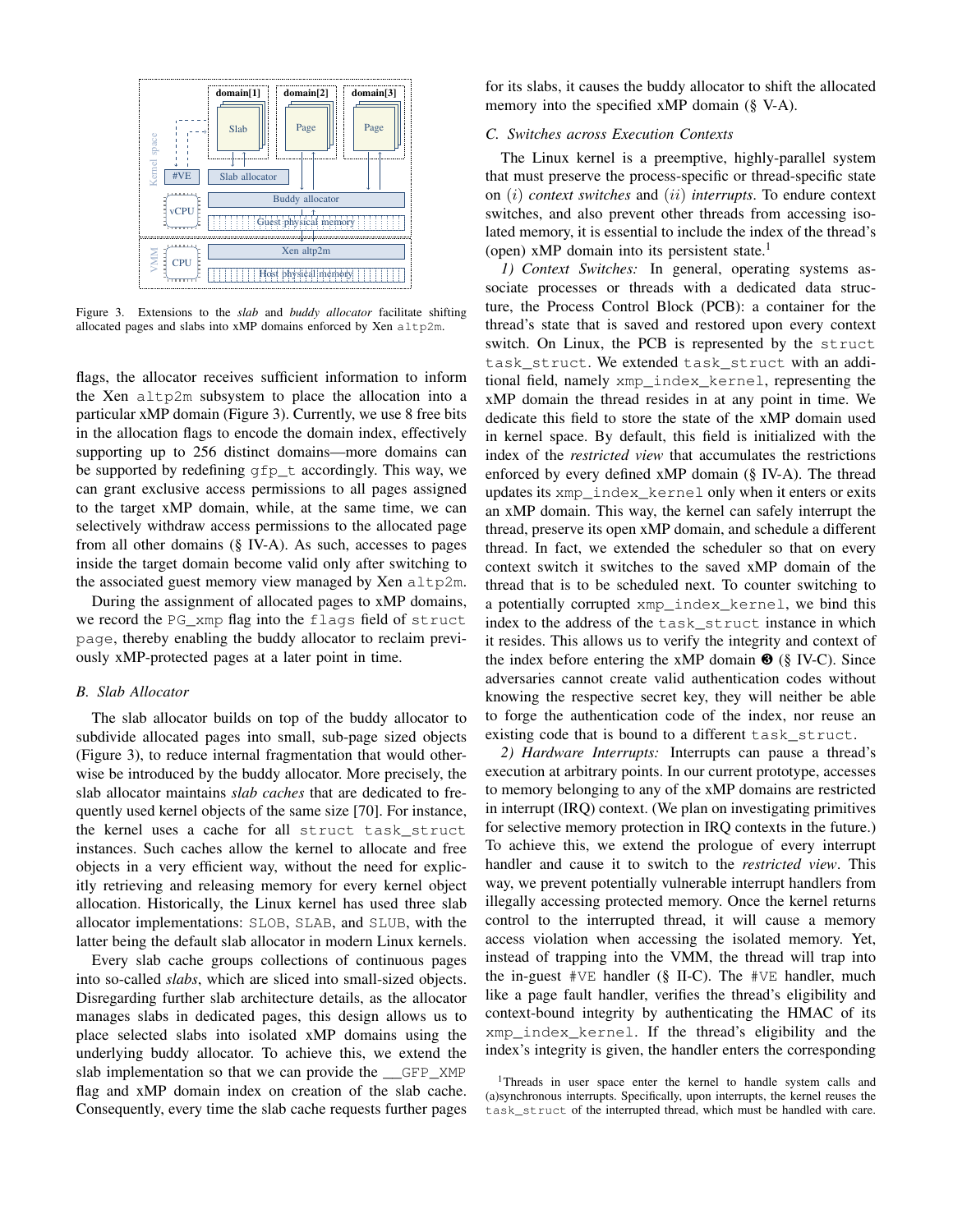xMP domain and continues the thread's execution. Otherwise, it causes a segmentation fault and terminates the thread.

<span id="page-6-3"></span>*3) Software Interrupts:* The above extensions introduce a restriction with regard to *nested* xMP domains. Without maintaining the state of nested domains, we require every thread to close its active domain before opening another one; by nesting xMP domains, the state of the active domain will be overwritten and lost. Although we can address this requirement for threads in *process context*, it becomes an issue in *interrupt context*: the former executes (kernel and user space) threads that are tied to different task\_struct structures, while the latter reuses the task\_struct of interrupted threads.

In contrast to hardware interrupts that disrupt the system's execution at arbitrary locations, the kernel explicitly schedules software interrupts (softirq) [\[71\]](#page-14-27), e.g., after handling a hardware interrupt or at the end of a system call. As soon as the kernel selects a convenient time slot to schedule a softirq, it will temporarily delay the execution of the active process and reuse its context for handling the pending softirq.

The Linux kernel configures 10 softirq vectors, with one dedicated for the Read-Copy-Update (RCU) mechanism [\[72\]](#page-14-28). A key feature of RCU is that every update is split into  $(i)$  a *removal* and (ii) a *reclamation* phase. While (i) removes references to data structures in parallel to readers,  $(ii)$  releases the memory of removed objects. To free the object's memory, a caller registers a callback that is executed by the dedicated softirq at a later point it time. If the callback accesses and frees memory inside an xMP domain, it must first enter the associated domain. Yet, as the callback reuses the task\_struct instance of an arbitrary thread, it must not update the thread's index to its open xMP domain.

To approach this issue, we leverage the callback-free RCU feature of Linux (CONFIG\_RCU\_NOCB\_CPU). Instead of handling RCU callbacks in a softirq, the kernel dedicates a thread to handle the work. This simplifies the management of the thread-specific state of open xMP domains, as we can bind it to each task individually: if the thread responsible for executing RCU callbacks needs to enter a specific xMP domain, it can do so without affecting other tasks. As is the case with hardware IRQs, xMP does not allow deferring work that accesses protected memory in softirq context.

# <span id="page-6-1"></span>*D. User Space API*

We grant user processes the ability to protect selected memory regions by extending the Linux kernel with four new system calls that allow processes to use xMP in user space [\(Figure 4\)](#page-6-0). Specifically, applications can dynamically allocate and maintain disjoint xMP domains in which sensitive data can remain safe  $(①-②)$ . Furthermore, we ensure that attackers cannot illegally influence a process' active xMP domain state by binding its integrity to the thread's context  $(\mathbf{\Theta})$ .

Linux has provided an interface for Intel MPK since kernel v4.9. This interface comprises three system calls, sys pkey {alloc, free, mprotect}, backed by libc wrapper functions for the allocation, freeing, and assignment of user space memory pages to protection keys. Applications



<span id="page-6-0"></span>Figure 4. User-space applications interact with the Linux kernel through mprotect to configure independent xMP domains.

use the unprivileged WRPKU instruction to further manage memory access permissions of the corresponding protection keys [\(§ II-A\)](#page-1-1). Likewise, we implemented the system calls sys\_xmp\_{alloc,free,mprotect}, which utilize altp2m HVMOPs [\(§ IV-B\)](#page-3-2) for allowing programmers to allocate and maintain different xMP domains in user space. In fact, these system calls implement functionality equivalent to Intel MPK on Linux; they can be used as a transparent alternative on legacy systems without sufficient hardware support (❶-❷). On sys\_xmp\_mprotect invocation, we isolate the target virtual memory area  $(\S$  IV-B) and tag it so that we can identify protected memory and release it upon memory reclamation.

Contrary to the MPK implementation of Linux, we do not use the unprivileged VMFUNC instruction in user space. Instead, we provide an additional system call, namely sys xmp enter, which enters a requested, previously allocated xMP domain (either more or less restricted) and updates the state of the currently active xMP domain. We save the respective state inside the xmp\_index\_user field of mm\_struct that is unique to every thread in user space. Also, we bind this index to the address of mm\_struct  $(\mathbf{\Theta})$ . This enables the kernel to verify the integrity and context of the xMP domain index on context switches—in other words, the kernel has the means to detect unauthorized modifications of this field and immediately terminate the application. Note that, with regard to our threat model, we anticipate orthogonal defenses in user space that severely restrain attackers to data-oriented attacks [\(§ III\)](#page-2-2). By further removing VMFUNC instructions from user space, and mediating their execution via sys\_xmp\_enter, we avoid unnecessary Return-Oriented Programming (ROP) (or similar code-reuse) gadgets, which could be (ab)used to illegally switch to arbitrary xMP domains.

## VI. USE CASES

<span id="page-6-2"></span>We demonstrate the effectiveness and usefulness of xMP by applying it on: (a) *page tables* and *process credentials*, in the Linux kernel; and (b) sensitive *in-process data* in four security-critical applications and libraries.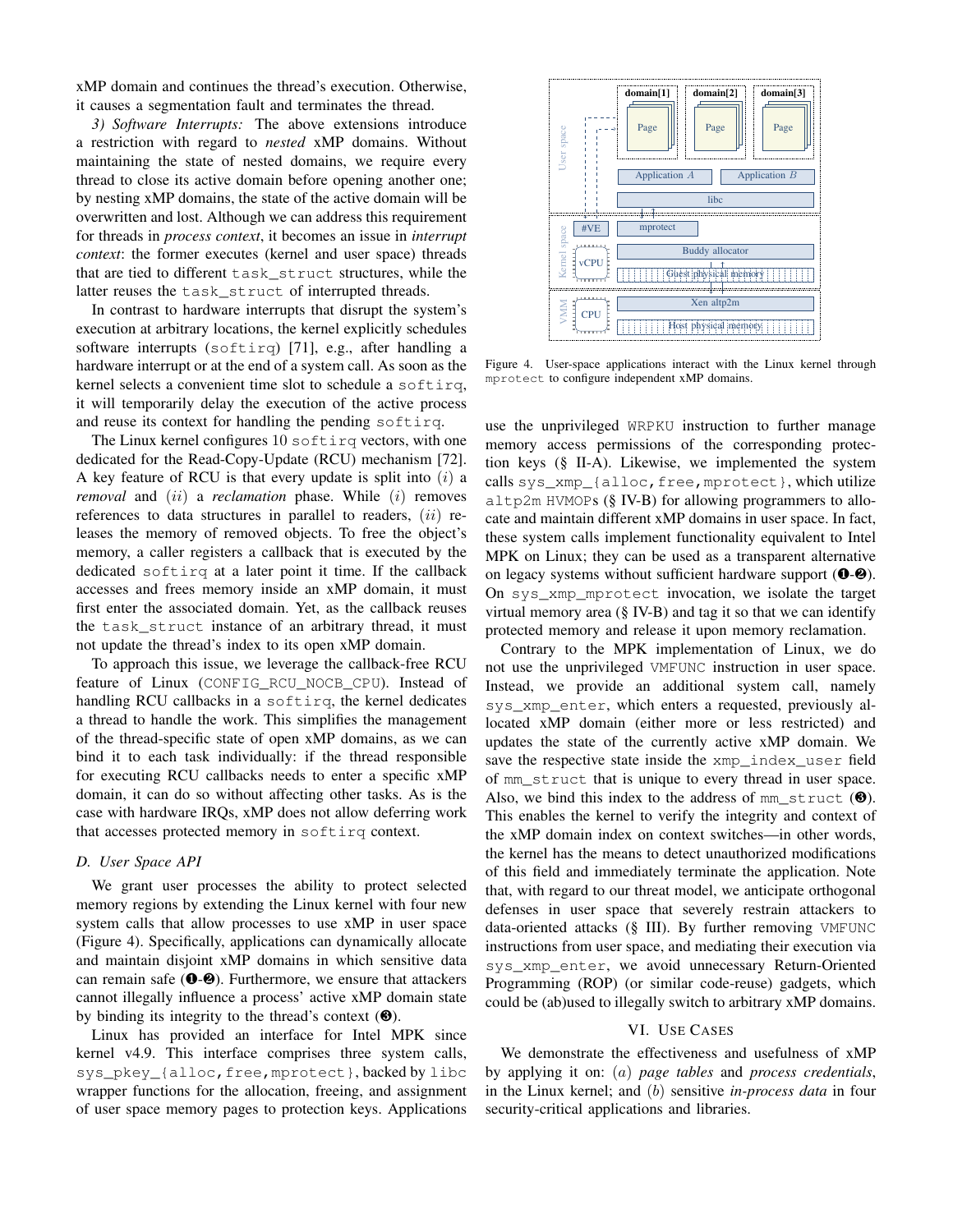# <span id="page-7-0"></span>*A. Protecting Page Tables*

With Supervisor Mode Execution Protection (SMEP) [\[48\]](#page-14-5), the kernel cannot execute code in user space; adversaries have to first inject code into kernel memory to accomplish their goal. Multiple vectors exist that allow attackers to (legitimately) inject code into the kernel. In fact, system calls use the routine copy\_from\_user to copy a usercontrolled (and potentially malicious) buffer into kernel memory. While getting code into the kernel is easy, its execution is obstructed by different security mechanisms. For instance, *W*⊕*X* withdraws *execute* permissions from the memory that contains data copied from user space. In addition, defenses based on *information hiding*, such as Kernel Space Address Layout Randomization (KASLR) [\[45\]](#page-14-2), further obstruct kernel attacks but are known to be imperfect [\[51\]](#page-14-8), [\[73\]](#page-14-29)–[\[75\]](#page-14-30). Once adversaries locate the injected code, they can abuse memory corruption vulnerabilities, e.g., in device drivers or the kernel itself, to compromise the system's page tables [\[76\]](#page-14-31). This, in turn, opens up the gate for code injection or kernel code manipulation. Consequently, ensuring the integrity of page tables is an essential requirement, which remains unfulfilled by existing kernel hardening techniques [\[76\]](#page-14-31)–[\[78\]](#page-14-32).

Our goal is to leverage xMP to prevent adversaries from illegally modifying  $(i)$  page table contents and  $(ii)$  pointers to page tables. At the same time, xMP has to allow the kernel to update page table structures from authorized locations. With the exception of the initial page tables that are generated during the early kernel boot stage, the kernel uses the buddy allocator to allocate memory for new sets of page tables. Using the buddy allocator, we move every memory page holding a page table structure into a dedicated xMP domain, to which we grant *read-write* access permissions [\(§ V-A\)](#page-4-0), and limit the access of remaining domains to *read-only*. As the kernel allocates the initial page tables statically, we manually inform Xen altp2m to place affected guest-physical page frames into the same domain. Every *write* access from outside the dedicated xMP domain results in an access violation that terminates the process. Thus, we must grant access to the protected paging structures to the kernel components responsible for page fault handling and process creation and termination, by enabling them to *temporarily* enter the xMP domain. This scheme does not disrupt the kernel's functionality and complies with requirements ❶ and ❷.

In addition, we extend the kernel's process and thread creation functionality to protect the integrity of every pgd pointer referencing the root of a page table hierarchy. We equip every pgd pointer with an HMAC [\(§ IV-C\)](#page-4-1), and verify its integrity every time the pointer gets written to CR3 (the control register holding the address of the page table root). This protects the pointer from corruption: as long as adversaries do not know the secret key, they cannot create a valid HMAC. Attackers cannot read the secret key as it remains inaccessible from outside the target domain. Attackers also cannot adjust the pointer to the key, as its address is compiled as an *immediate operand* into kernel instructions, and is thus immutable.

Still, we cannot bind the pgd to a specific thread context, as kernel threads inherit the mm\_struct of interrupted user threads. This, however, does not weaken our protection. From the attackers' perspective, it is impossible to redirect the pgd to a different location, as they do not know the key. One attack scenario is to exchange the pgd pointer with a different pgd that holds a valid authentication code for another existing thread. Yet, this would not allow the attacker to inject a new address space, but just crash the application. Note that while we can choose to bind the pgd to the address of the associated mm\_struct, this would not increase its security. As such, we achieve immutability of the page table pointer  $(\mathbf{\Theta})$ .

We highlight that even with KPTI [\[51\]](#page-14-8), [\[74\]](#page-14-33) (the Meltdown mitigation feature of Linux that avoids simultaneously mapping user and kernel space), it is possible to authenticate pgd pointers. As KPTI employs two consecutive pages, with each mapping the root of page tables to user or kernel space, we always validate both pages by first normalizing the pgd to reference the first of the two pages. Lastly, a (Linux) kernel that leverages xMP to protect page tables does so in a transparent manner to user (and legacy) applications.

## <span id="page-7-1"></span>*B. Protecting Process Credentials*

Linux kernel credentials describe the properties of various objects that allow the kernel to enforce access control and capability management. This makes them an attractive target of data-oriented privilege escalation attacks.

Similarly to protecting paging structures, our goal is to prevent adversaries from (i) illegally overwriting process credentials in struct cred or  $(ii)$  redirecting the cred pointer in task\_struct to an injected or existing struct cred instance with higher privileges. With the exception of reference counts and keyrings, once initialized and committed, process credentials do not change. Besides, a thread may only modify its own credentials and cannot alter the credentials of other threads. These properties establish inherent characteristics for security policies. In fact, Linux Security Modules (LSM) [\[79\]](#page-14-34) introduce hooks at security-relevant locations that rely upon the aforementioned invariants. For instance, *SELinux* [\[80\]](#page-14-35) and *AppArmor* [\[81\]](#page-14-36) use these hooks to enforce Mandatory Access Control (MAC). Similarly, we combine our kernel memory protection primitives with *LSM* hooks to prevent adversaries from corrupting process credentials.

Linux prepares the slab cache cred\_jar to maintain cred instances. By applying xMP to cred\_jar, we ensure that adversaries cannot directly overwrite the contents of cred instances without first entering its xMP domain [\(§ V-B\)](#page-5-2). As we check both the integrity and context of the active xMP domain index (xmp\_index\_kernel), adversaries cannot manipulate the system to enter an invalid domain [\(§ V-C\)](#page-5-3). At the same time, we allow legitimate *write* access to struct cred instances, e.g., to maintain the number of subscribers; we guard such code sequences with primitives that enter and leave the xMP domain right before and after updating the data structures. Consequently, we meet requirements  $\bullet$  and  $\bullet$ .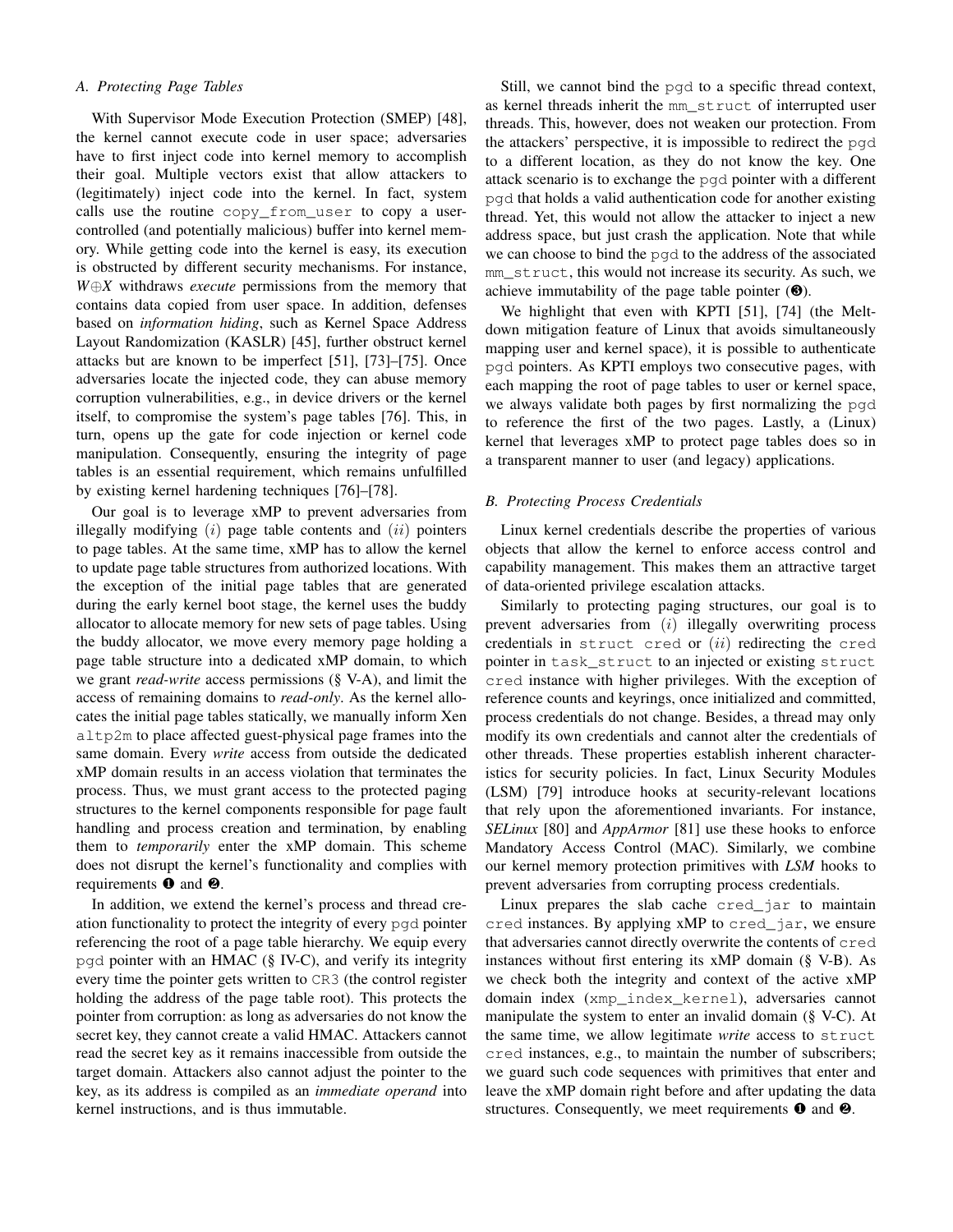As every cred instance is uniquely assigned to a specific task, we bind the integrity of every cred pointer to the associated task\_struct at process creation. We check both the integrity and the assigned context to the task\_struct inside relevant LSM hooks. This ensures that every interaction related to access control between user and kernel space via system calls is granted access only to non-modified process credentials. Consequently, we eliminate unauthorized updates to cred instances without affecting normal operation (❸). Again, a kernel that uses xMP to harden process credentials does so in a completely transparent to existing applications.

## <span id="page-8-1"></span>*C. Protecting Sensitive Process Data*

An important factor for the deployment of security mechanisms is their applicability and generality. To highlight this property, we apply xMP to guard sensitive data in OpenSSL under Nginx, ssh-agent, mbed TLS, and libsodium. In each case, we minimally adjust the original memory allocation of the sensitive data to place them in individual pages, which are then assigned to xMP domains. Specifically, using the system calls introduced in [§ V-D,](#page-6-1) we grant *read-write* access to the xMP domain holding the sensitive data pages, to which remaining domains do not have any access. We further adjust authorized parts of the applications to enter the domain just before *reading* or *writing* the isolated data—any other access from outside the xMP domain crashes the application. In the following, we summarize the slight changes we made to the four applications for protecting sensitive data. Note that an xMP-enabled kernel is backwards compatible with applications that do not make use of our isolation primitives. OpenSSL (Nginx): OpenSSL uses the BIGNUM data structure to manage prime numbers [\[82\]](#page-14-37). We add macros that allocate these structures into a separate xMP domain. Instrumenting the widely-used library OpenSSL allows to protect a wide range of applications. In our case, combining the modified OpenSSL with the Nginx web server (in HTTPS mode) offers protection against memory disclosure attacks, such as Heartbleed [\[3\]](#page-13-13).

**ssh-agent**: To avoid repeatedly entering passphrases for encrypted private keys, users can use ssh-agent to keep private keys in memory, and use them for authentication when needed. This makes ssh-agent a target of memory disclosure attacks, aiming to steal the stored private keys. To prevent this, we modify the functions  $s$ shbuf\_qet\_(c)string to safely store unencrypted keys in dedicated xMP domains.

mbed TLS: The mbed TLS library manages prime numbers and coefficients of type mbedtls\_mpi in the mbedtls\_rsa\_context [\[83\]](#page-14-38). We define the new data structure secure\_mbedtls\_mpi and use it for the fields D, P, Q, DP, DQ, and QP in the mbedtls\_rsa\_context. We further adjust the secure\_mbedtls\_mpi initialization wrapper to isolate the prime numbers in an exclusive domain. **libsodium** (**minisign**): The minimalistic and flexible libsodium library provides basic cryptographic services. By only adjusting the library's allocation functionality in sodium\_malloc [\[84\]](#page-14-39), we enable tools such as minisign to safely store sensitive information in xMP domains.

<span id="page-8-0"></span>Table I PERFORMANCE OVERHEAD OF XMP DOMAINS FOR PAGE TABLES, PROCESS CREDENTIALS, AND BOTH, MEASURED USING LMBENCH V3.0.

|           | <b>Benchmark</b>        | PT        | $\overline{\bf Cred}$ | $PT + Cred$ |
|-----------|-------------------------|-----------|-----------------------|-------------|
|           | syscall()               | 0.42%     | 0.64%                 | 0.64%       |
| Latency   | open() /close()         | $1.52\%$  | 75.74%                | 78.93%      |
|           | read() / write()        | $0.52\%$  | 150.84%               | 149.27%     |
|           | select() (10 fds)       | $2.94\%$  | $3.83\%$              | 3.83%       |
|           | select $()$ $(100$ fds) | $0.01\%$  | $0.31\%$              | 0.30%       |
|           | stat()                  | $-1.22\%$ | 52.10%                | 53.33%      |
|           | fstat()                 | $0.00\%$  | 107.69%               | 107.69%     |
|           | $fork()$ +execve $()$   | 250.04%   | 9.36%                 | 259.59%     |
|           | $fork() + exit()$       | 461.20%   | 7.78%                 | 437.31%     |
|           | $fork() + /bin/sh$      | 236.75%   | 8.49%                 | 240.64%     |
|           | sigaction()             | $10.00\%$ | 3.30%                 | 10.00%      |
|           | Signal delivery         | $0.00\%$  | $2.12\%$              | 2.12%       |
|           | Protection fault        | $1.33\%$  | $-4.53\%$             | $-1.15\%$   |
|           | Page fault              | 216.21\%  | $-2.58\%$             | 216.56%     |
|           | Pipe I/O                | 17.50%    | 32.87%                | 73.47%      |
|           | UNIX socket I/O         | $1.16\%$  | 1.45%                 | 2.25%       |
| Bandwidth | TCP socket I/O          | $10.23\%$ | 20.71%                | 37.13%      |
|           | UDP socket I/O          | 13.42%    | 21.98%                | 41.48%      |
|           | Pipe $I/O$              | $7.39\%$  | $7.09\%$              | 17.49%      |
|           | UNIX socket I/O         | $0.10\%$  | 6.61%                 | 13.40%      |
|           | TCP socket I/O          | $6.89\%$  | 5.83%                 | 14.53%      |
|           | $mmap()$ I/O            | $1.22\%$  | $-0.53\%$             | $0.83\%$    |
|           | File I/O                | $0.00\%$  | 2.78%                 | 2.78%       |

# VII. EVALUATION

#### *A. System Setup*

Our setup consists of an unprivileged domain DomU running the Linux kernel v4.18 on top of the Xen hypervisor v4.12. In addition, we adjusted the Xen altp2m subsystem so that it is used from inside guest VMs, as described in [§ IV](#page-2-3) and [§ V.](#page-4-2) The host is equipped with an 8-core 3.6GHz Intel Skylake Core i7-7700 CPU, and 2GB of RAM available to DomU. Although we hardened the unprivileged domain DomU, the setup is not specific to unprivileged domains and can be equally applied to privileged domains, such as Dom0.

# *B. Performance Evaluation*

To evaluate the performance impact of xMP we conducted two rounds of experiments, focusing on the overhead incurred by protecting sensitive data in kernel and user space. All reported results correspond to vanilla Linux vs. xMP-enabled Linux (both running as DomU VMs), and are means over 10 runs. Note that the virtualization overhead of Xen is negligible [\[39\]](#page-13-31) and is therefore disregarded in our setting.

*1) Kernel Memory Isolation:* We measured the performance impact of xMP when applied to protect the kernel's *page tables* (PT) and *process credentials* (Cred) [\(§ VI-A](#page-7-0) and [§ VI-B\)](#page-7-1). We used a set of micro (LMbench v3.0) and macro (Phoronix v8.6.0) benchmarks to stress different system components, and measured the overhead of protecting  $(i)$  each data structure individually, and  $(ii)$  both data structures at the same time (which requires two disjoint xMP domains).

[Table I](#page-8-0) shows the LMbench results, focusing on *latency* and *bandwidth* overhead. This allows us to get some insight on the performance cost at the system software level. Overall, the overhead is low in most cases for both protected page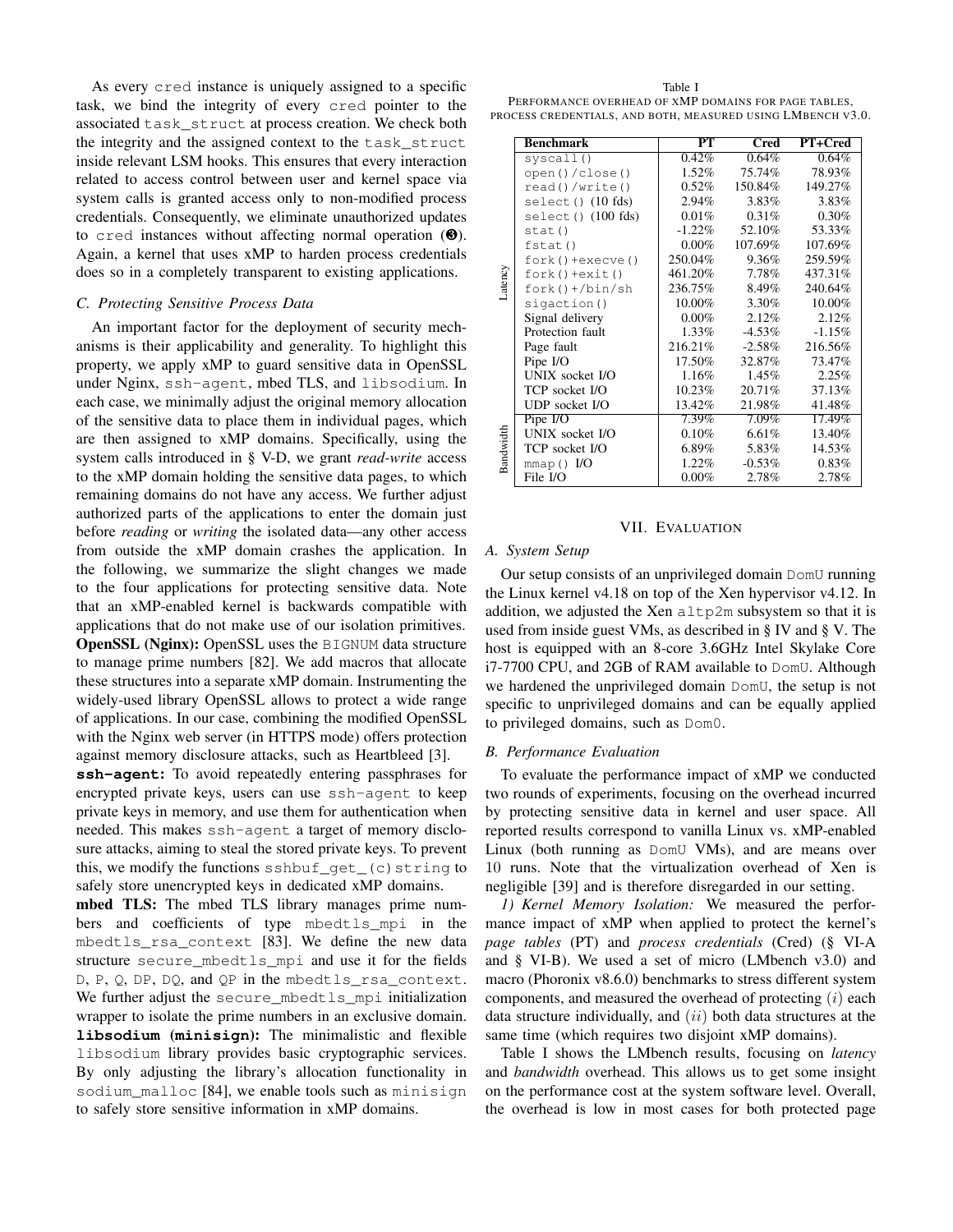<span id="page-9-0"></span>Table II PERFORMANCE OVERHEAD OF XMP DOMAINS FOR PAGE TABLES, PROCESS CREDENTIALS, AND BOTH, MEASURED USING PHORONIX V8.6.0.

|                 | Benchmark            | PТ        | <b>Cred</b> | PT+Cred   |
|-----------------|----------------------|-----------|-------------|-----------|
| Tests<br>Stress | AIO-Stress           | 0.15%     | 5.87%       | 5.99%     |
|                 | <b>Dhench</b>        | 0.43%     | 4.74%       | 3.45%     |
|                 | IOzone $(R)$         | -4.64%    | 26.9%       | 24.2%     |
|                 | IOzone (W)           | 0.82%     | 4.43%       | 7.71%     |
|                 | PostMark             | $0.00\%$  | $7.52\%$    | 7.52%     |
|                 | Thr. $I/O$ (Rand. R) | 2.92%     | 7.58%       | 10.13%    |
|                 | Thr. I/O (Rand. W)   | $-5.35\%$ | $3.01\%$    | $-1.29%$  |
|                 | Thr. $I/O(R)$        | $-1.06\%$ | 19.54%      | 20.08%    |
|                 | Thr. $I/O$ (W)       | $1.34\%$  | $-1.61\%$   | $-0.27%$  |
| Applications    | Apache               | $6.59\%$  | $9.33\%$    | 11.14%    |
|                 | FFmpeg               | 0.14%     | 0.43%       | $0.00\%$  |
|                 | GnuPG                | $-0.66\%$ | $-1.31\%$   | $-2.13%$  |
|                 | Kernel build         | 11.54%    | $1.84\%$    | 12.71%    |
|                 | Kernel extract       | 2.89%     | $3.65\%$    | 5.91%     |
|                 | OpenSSL              | $-0.33\%$ | $-0.66\%$   | $0.99\%$  |
|                 | PostgreSQL           | $4.12\%$  | $0.32\%$    | 4.43%     |
|                 | SOLite               | 1.10%     | $-0.93\%$   | $-0.57\%$ |
|                 | $7-Zip$              | $-0.30\%$ | 0.26%       | 0.08%     |

tables and process credentials. When protecting page tables, we notice that the performance impact is directly related to functionality that requires explicit access to page tables, with outliers related to page faults and process creation (fork()). Contrary to page tables, we observe that although the kernel accesses the struct cred xMP domain when creating new processes, the overhead is insignificant. On the other hand, the xMP domain guarding process credentials is heavily used during file operations, which require access to struct cred for access control. The performance impact of the two xMP domains behaves additively in the combined setup (PT+Cred).

To investigate the cause of the performance drop for the outliers (UNIX socket I/O, fstat(), and read()/write()), we used the eBPF tracing tools [\[85\]](#page-14-40). We applied the funccount and funclatency tools while executing the outlier test cases to determine the hotspots causing the performance drop by extracting the exact number and latency of kernel function invocations. We confirmed that, in contrast to benchmarks with a lower overhead, the outliers call the instrumented LSM hooks [\[79\]](#page-14-34) more frequently. In particu-lar, the function apparmor file permission [\[81\]](#page-14-36) is invoked by every file-related system call. (This function is related to AppArmor, which is enabled in our DomU kernel.) In this function, even before verifying file permissions, we validate the context-bound integrity of a given pointer to the process' credentials. Although this check is not limited to this function, it is performed by every system call in those benchmarks and dominates the number of calls to all other instrumented kernel functions. For every pointer authentication, this function triggers the xMP domain to access the secret key required to authenticate the respective pointer. To measure the time required for this recurring sequence, we used the funclatency (eBPF) tool. The added overhead of this sequence ranges between  $0.5-1$   $\mu$ *sec*. An additional 0.5–4 µ*sec* is required for entering the active xMP domain on



<span id="page-9-1"></span>Figure 5. Performance impact of xMP on Nginx with varying file sizes and number of connections (X-axis: [file size (KB)]-[# requests]).

every context switch—including switches between user and kernel space on system calls. Consequently, the context-bound integrity checks affect the performance of light-weight system calls, e.g., read() or write(), in a more evident way than system calls with higher execution times or even without any file access checks. Having identified the hotspot locations, we can focus on optimizing performance in the future.

[Table II](#page-9-0) presents the results for the set of Phoronix macrobenchmarks used by the Linux kernel developers to track performance regressions. The respective benchmarks are split into *stress tests*, targeting one specific system component, and *real-world applications*. Overall, with only a few exceptions, the results show that xMP incurs low performance overhead, especially for page table protection. Specifically, we observe a striking difference between the *read* (R) and *write* (W) Threaded I/O tests: while the pwrite() system call is hardly affected by xMP, there is a noticeable performance drop for pread(). Using the eBPF tracing tools, we found that the reason for this difference is that the default benchmark settings *synchronize* pwrite() operations. By passing the O\_SYNC flag to the open() system call, pwrite() returns only after the data has been written to disk. Thus, compared to  $\text{pred}($ ), which completes after 1–2  $\mu$ *sec*, pwrite() requires 2–8 *msec*, and the added overhead of apparmor\_file\_permission accumulates and does not affect pwrite() as much as it affects pread().

*2) In-Process Memory Isolation:* We evaluated the overhead of in-process memory isolation using our xMP-protected versions of the Nginx and mbed TLS servers [\(§ VI-C\)](#page-8-1). In both cases, we used the server benchmarking tool ab [\[86\]](#page-14-41) to simulate 20 clients, each sending 500 and 1,000 requests. To compare our results with related work, we run the Nginx benchmarks with the same configuration used by SeCage [\[26\]](#page-13-17). The throughput and latency overhead is negligible in most cases [\(Figure 5\)](#page-9-1). Contrary to SeCage, which incurs up to 40% overhead for connections without KeepAlive headers and additional TLS establishment, xMP does not suffer from similar issues in such challenging configurations, even with small files. The average overhead for latency and throughput is 0.5%. For mbed TLS, we used the ssl\_server example [\[87\]](#page-14-42) to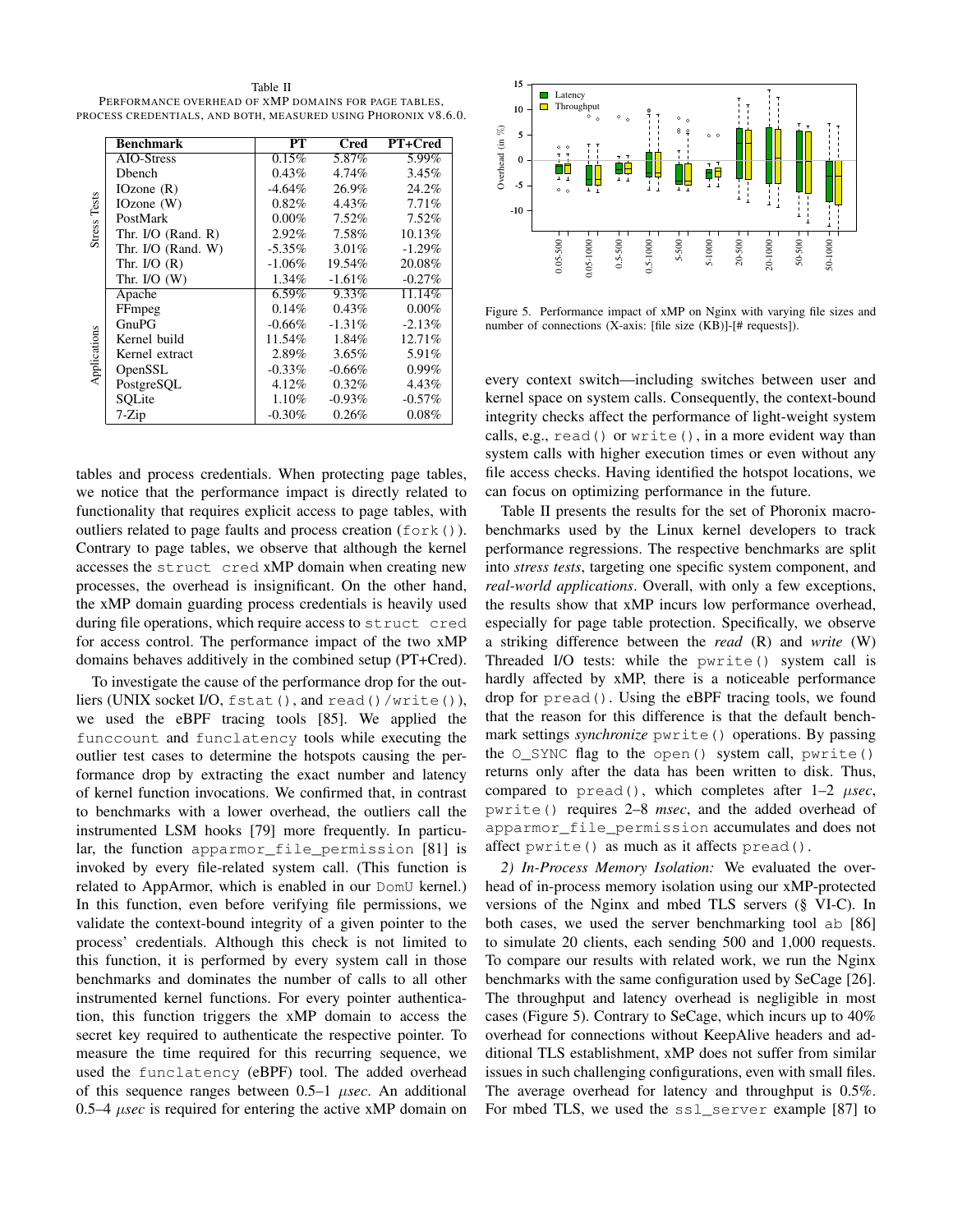execute an SSL server hosting a 50-byte file. (We chose a small file to not mask the overhead with I/O.) On average, the overhead is 0.42% for latency and 1.14% for throughput.

# *C. Scalability of xMP Domains*

Hardware-based memory isolation features, similar to xMP, support only a small number of domains. For instance, Intel MPK and ARM Domain Access Control (DAC) implement only 16 domains. Nevertheless, we investigate scenarios in which a high number of domains becomes necessary. Modern infrastructures massively deploy OS-level virtualization (i.e., containers), for which Linux namespaces [\[88\]](#page-14-43) provide an essential building block by establishing different views on selected global system resources. By integrating xMP into Linux namespaces to isolate selected system resources  $(\S$  VI), we establish  $(i)$  the foundation for hypervisor-assisted OS-level virtualization, and  $(ii)$  the means to evaluate the scalability of xMP domains.

To that end, we introduce *xMP namespaces* to isolate process page tables. (Note that xMP namespaces can be extended to isolate arbitrary data structures.) Specifically, we use the unshare() system call to move a process into a new xMP namespace, effectively placing the process' page tables into a new xMP domain—the process' descendants inherit their parent's xMP namespace, effectively protecting their page tables as well. Page tables of processes belonging to different namespaces are isolated by different xMP domains, preventing compromised containers from modifying page tables of containers belonging to different xMP namespaces.

To measure the impact of an increasing number of xMP domains, we customized the Phoronix *Hackbench* scheduler stress test. Our adjustments cause the benchmark to place groups of 10 processes each (five senders and five receivers exchanging 50K messages) into separate xMP namespaces. In its standard configuration, Xen supports up to  $10$  altp2m views, with only eight of them being used for xMP domains altp2m[0] is a mirror of the hosts's original view, and must not be changed, and altp2m[1] is the restricted view [\(§ IV-A\)](#page-3-1). We extended Xen so that we can create up to 256 altp2m views; recall that this limitation stems from the fact that we encode the xMP domain's index into the GFP allocation flags using eight unused bits [\(§ V-A\)](#page-4-0).

We compare the overhead of an xMP-capable Linux kernel with a vanilla one. [Figure 6](#page-10-0) shows the scheduling overhead of up to 250 distinct xMP namespaces. (Again, results are means over 10 runs.) Overall, the isolation overhead accumulates linearly with the number of xMP domains—each domain contains the page tables of 10 processes. However, by increasing the number of processes (250 xMP domains correspond to 2.5K processes), the time required to schedule and run each stress test (i.e., 10 processes exchanging 50K messages) amortizes the overhead, which can even drop to about 2%. Further, this experiment presents the ability of our prototype to scale up to 250 distinct isolation domains, an order of magnitude more than what can be achieved by existing schemes, like Intel MPK and ARM DAC (16 domains).



<span id="page-10-0"></span>Figure 6. Performance impact of up to 250 xMP domains on the scheduler, measured using the customized Phoronix Hackbench stress test.

Lastly, note that in the experiment above, page tables are assigned to isolated xMP domains during process creation, but are populated while the benchmark is executing, due to copy-on-write and dynamic memory allocations. Therefore, the experiment also captures the management overhead of our prototype when it dynamically propagates changes to the corresponding restricted domain views.

#### *D. Security Evaluation*

We evaluated the security of our memory protection primitives using real-world exploits against  $(i)$  page tables,  $(ii)$  process credentials, and (iii) sensitive data in user space. Despite a strong attacker with arbitrary *read* and *write* primitives to kernel and user memory, by meeting the requirements ❶-❸, our system blocks illegal accesses to sensitive data.

*1) Attacking the Kernel:* We assume an attacker who aims to elevate their privilege using an arbitrary *read* and *write* primitive in kernel memory. To evaluate this scenario, we used a combination of real-world exploits that achieve the aforementioned capability. We first reconstructed an exploit to bypass KASLR [\[76\]](#page-14-31). The task\_struct of the first process (init\_task) has a fixed offset to the kernel's base address and is linked to all processes on the system. This provided us with the ability to locate sensitive management information about individual processes, including the root of the page table hierarchy and process credentials. We then abused CVE-2017- 16995 (i.e., a sign-extension vulnerability in BPF) to gain an arbitrary read-write primitive to kernel memory.

In the next step, we implemented two different attacks that target  $(i)$  the page tables and  $(ii)$  the credentials of a given process, respectively. In the first attack, we used the write primitive to modify individual *page table entries* of the target process. This allowed us to grant the *write* permission to (an otherwise *execute-only* mapped) kernel code page with a rarely used system call handler, which is overwritten with shellcode that disables SMEP and SMAP in the CR4 register. This lends the attacker the power to inject arbitrary code and data into kernel memory. In the second attack, we exchanged the cred pointer in the malicious process' task\_struct with a pointer to an existing struct cred instance with higher privileges. In both attacks, we were able to elevate the privileges of the malicious process. By applying xMP to protect page tables and process credentials [\(§ VI-A](#page-7-0) and [VI-B\)](#page-7-1), we were able to successfully block both attack scenarios.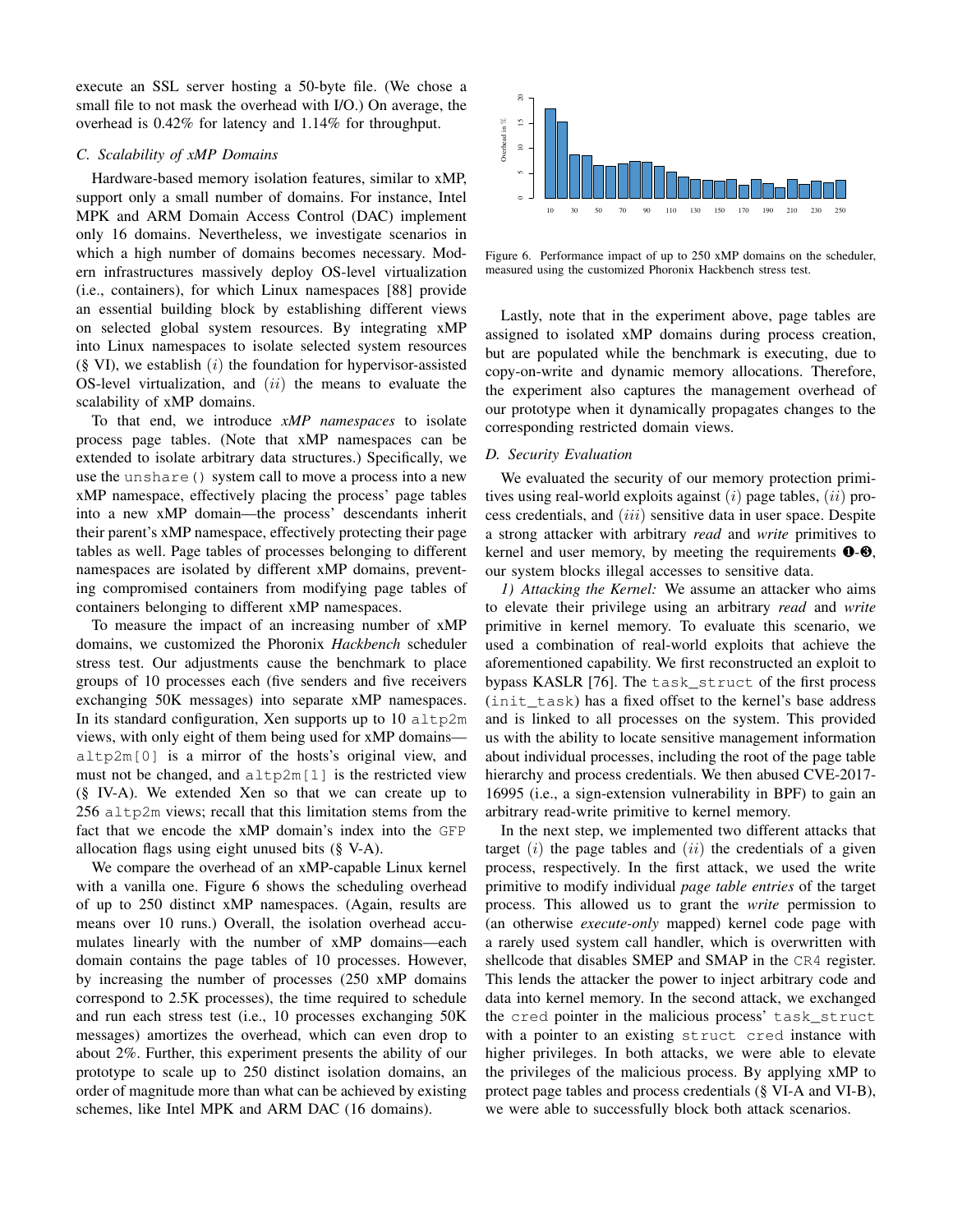To systematically evaluate xMP, we consider attacks that can be equally applied to all kernel structures. We generalize the attack vectors against sensitive kernel structures in the following strategies. Under our threat model, attackers can:

- directly modify the data structure(s) of interest;
- redirect a pointer of the targeted data structure to an injected, attacker-controlled instance;
- redirect a pointer of the targeted data structure to an existing instance with higher privileges.

xMP withstands modification attempts of the protected data structures (❶-❷), as only authorized kernel code can enter the associated xMP domains. For instance, when protecting *page tables*, without first hijacking the kernel's execution, the attacker reaches an impasse on how to modify page tables isolated in xMP domains. Injecting code is thus prevented in the first place. Alternatively, the attacker can modify a thread's *pointer* to a sensitive data structure. In this case, the modified value must comply with the added context-bound integrity  $(\mathbf{\Theta})$ that is enforced on every context-switch or right before accessing the sensitive data structure [\(§ IV-C\)](#page-4-1). Since attackers do not know the secret key, they cannot compute an HMAC that would validate the pointer's integrity. Consequently, attackers cannot redirect the pointer to an *injected* data structure.

To sidestep the secret key, attackers could overwrite the pointer with an *existing* pointer (holding a valid HMAC) to a data structure instance with higher privileges. Yet, as pointers to xMP-protected data are bound to the thread's context  $(\mathbf{\Theta})$ , attackers cannot redirect pointers to instances belonging to other threads. Note that attackers would have to overwrite the pgd pointer of a *privileged* thread with the pgd pointer of an *attacker-controlled* thread, when targeting page tables.

*2) Attacking User Applications:* We chose Heartbleed [\[3\]](#page-13-13) as a representative data leakage attack due to its high impact. As a result of the lack of a bounds check of the attacker-controlled payload\_length field of OpenSSL's HeartbeatMessage, the attacker can reveal up to 64KB of linear memory that may hold private keys, passwords, and other sensitive information, without altering the application's control flow. By equipping the vulnerable OpenSSL library with the ability to guard secret material [\(§ VI-C\)](#page-8-1), we prevented the sensitive regions from leaking. Illegal accesses caused an EPT violation that trapped into the  $\#VE$  handler, which reported the illegal access and terminated the application.

*3) Attacking Protection Primitives:* Our user-space API does not use the VMFUNC instruction, but instead relies on a new system call  $(\S$  V-D). Given that VMFUNC is an *unprivileged* instruction, an attacker can still use it in an attempt to enter different xMP domains. Even if an attacker introduced a VMFUNC instruction in the application's memory to mount a VMFUNC faking attack [\[26\]](#page-13-17), the next context switch would restore the xMP domain's state from xmp\_index\_[kernel|user], making the kernel immune to illegal domain switches from user space. The attacker could try to use a *write* primitive to modify the kernel's xMP domain state in xmp\_index\_[kernel|user], forcing the kernel to enter a privileged domain and grant access to sensitive data

on the next context switch. Yet, as we bind the integrity of the active xMP domain state to the associated thread's context, any attempt to tamper with it will crash the process.

Further, mediating the execution of VMFUNC instructions through the sys\_xmp\_enter system call introduces gadgets that allow switching to previously-allocated xMP domains. Nevertheless, to perform such attacks, the attacker will need to change the application's control flow, something that we assume to be thwarted by orthogonal defenses [\(§ III\)](#page-2-2).

*4) I/O Attacks:* Compromised I/O devices or drivers can access memory that holds sensitive data. To address this threat, the VMM should confine device-accessible memory  $(i)$  by employing the system's IOMMU (e.g., Intel VT-d [\[89\]](#page-14-44)) or (ii) by means of SLAT. The former strategy ensures that sensitive memory in one of the xMP domains will not be mapped by the translation tables of the IOMMU; sensitive data structures become inaccessible to devices. In the latter approach, without IOMMU, the guest is likely to use bounce buffers (e.g., in combination with Virtio [\[90\]](#page-14-45)) or directly access the devices. In both cases, a corrupted device or driver would access guest-virtual addresses, which are regulated by Xen's altp2m subsystem. Thus, it becomes impossible to leak or modify protected information, without first having to gain arbitrary code execution capabilities in kernel mode.

#### VIII. DISCUSSION

# *A. Limitations*

The Linux callback-free RCU feature [\[91\]](#page-14-46) relocates the processing of RCU callbacks out of the softirq context, into a dedicated thread [\(§ V-C3\)](#page-6-3). This allows RCU callbacks to enter xMP domains without affecting other threads' xMP domain state, as we currently do not provide selective memory protection in IRQ contexts.

Currently, we manually instruct the kernel when to enter a specific xMP domain. Instead, we could automate this step by instructing the compiler to bind annotated data structures to xMP domains. In addition, the compiler could instrument kernel code with calls that enter/leave the xMP domain immediately before/after accessing the annotated data structure.

Also, we do not support nested xMP domains. In fact, we prohibit entering domains, without first closing the active domain; by nesting xMP domains, the state of the opened domain will be overwritten. To address this, the kernel needs to securely keep track of the previously opened xMP domains by maintaining a stack of xMP domain states per thread. Note that this relates to adding xMP support in IRQ contexts.

## *B. Intel Sub-Page Write Permission*

Intel announced the Sub-Page Write-Permission (SPP) feature for EPTs [\[35\]](#page-13-27) to enforce memory *write* protection on subpage granularity. Specifically, with SPP, Intel extends the EPT with an additional set of SPP tables that determine whether a 128-byte *sub-page* can be accessed. Selected 4KB guest page frames with restricted *write* permissions in the EPT can be configured to subsequently walk the SPP table to determine whether or not the accessed 128-byte block can be written.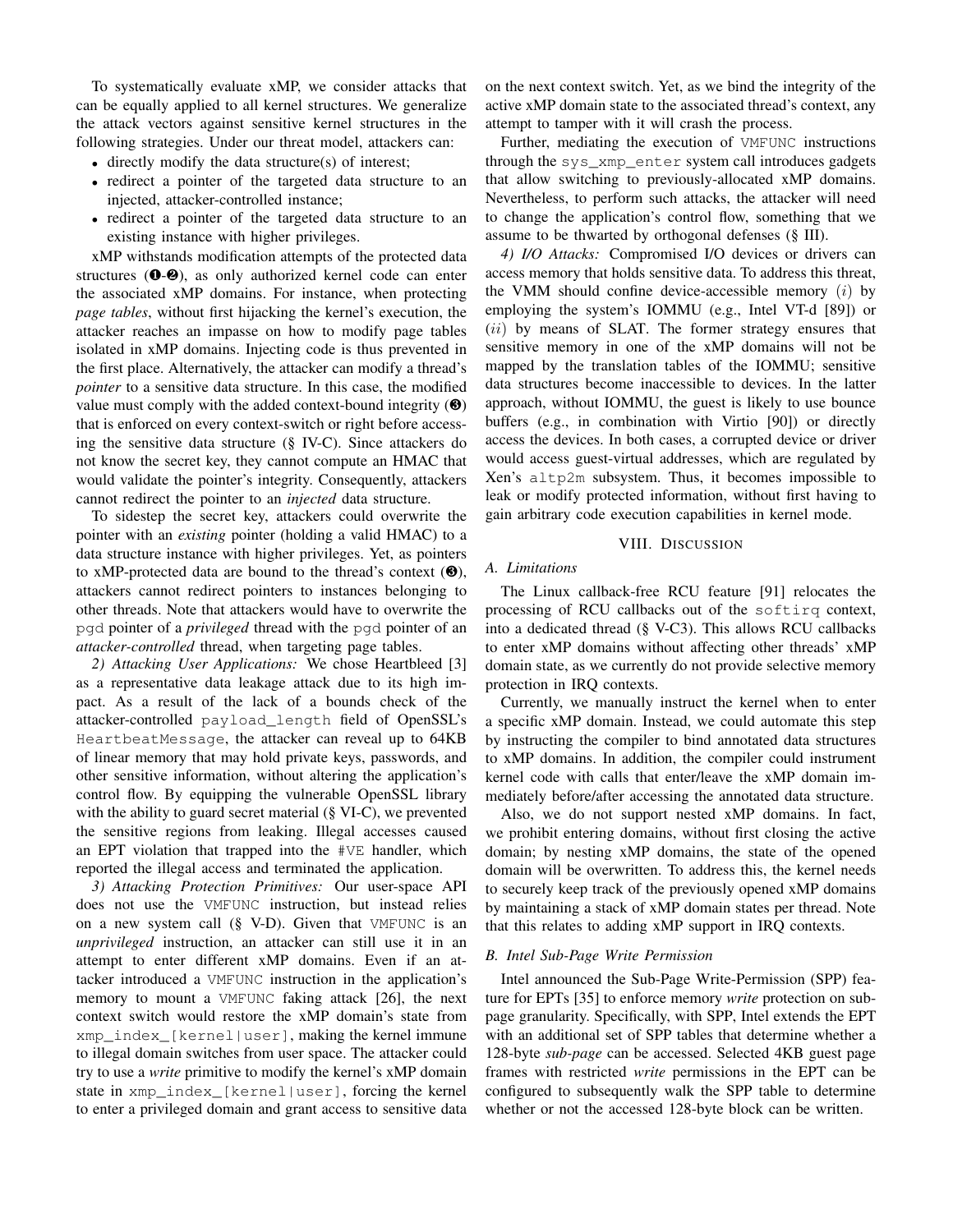Once this feature is implemented in hardware, it will enrich xMP in terms of performance and granularity. Let us consider the use case of protecting process credentials. Once initialized, the credentials themselves become immutable. However, meta information, such as reference counters, must be updated throughout the lifetime of the cred instance. This requires to first enter the xMP domain and relax the permissions to the otherwise *read-only* credentials, before updating the metadata. Using SPP, we can arrange struct cred so that all metadata is placed into writable sub-pages, despite the memory access restrictions of the xMP domain.

# *C. Execute-Only Memory*

A corollary of the lack of *non-readable* memory [\(§ II-A\)](#page-1-1) is that the x86 MMU does not support *execute-only* memory code pages have to be *readable* as well. This has allowed adversaries to mount Just-In-Time ROP (JIT-ROP) attacks [\[73\]](#page-14-29), which can bypass code randomization defenses. By reading code pages, an attacker can harvest ROP gadgets and construct a suitable payload on the fly. A defense against JIT-ROP attacks is thus to enforce execute-only memory to prevent the gadget harvesting phase [\[9\]](#page-13-23), [\[31\]](#page-13-22), [\[32\]](#page-13-24), [\[92\]](#page-14-47). By defining execute-only xMP domains for code pages, xMP can offer similar protection.

# <span id="page-12-0"></span>*D. Alternative Hypervisors and Architectures*

Xen is by no means the only system on which xMP can be integrated. Other hypervisors that implement (or can be extended with [\[93\]](#page-14-48)) similar functionality to Xen's altp2m can be equally used. Similarly, xMP does not dependent on Intel CPUs, as it does neither require hardware-supported EPTP switching nor the in-guest #VE feature—maintaining and switching among different views can be done in software. This would also relax Intel's restriction with respect to the maximum number of EPTPs, as the number of views would not be bound to hardware capabilities. For instance, at the risk of sacrificing performance, we could port xMP to Xen altp2m on ARM [\[30\]](#page-13-20), in which altp2m does not rely on hardware support. On ARM, xMP would also benefit from PAC [\[65\]](#page-14-21) for implementing context-bound pointer integrity.

# IX. RELATED WORK

While the possibility of non-control data (or data-oriented) attacks has been identified before [\[1\]](#page-13-0), Chen et al. [\[2\]](#page-13-1) were the first to demonstrate the viability of data-oriented attacks in real-world scenarios, ultimately rendering them as realistic threats. With FLOWSTITCH [\[94\]](#page-14-49), Hu et al. introduced a tool that is capable of chaining, or rather stitching together, different data-flows to generate data-oriented attacks on Linux and Windows binaries, despite fine-grained CFI, DEP, and, in some cases, ASLR, in place. Hu et al. [\[5\]](#page-13-12) further show that data-oriented attacks are in fact Turing-complete. They introduce Data-Oriented Programming (DOP), a technique for systematically generating data-oriented exploits for arbitrary x86-based programs. Similarly, Carlini et al. [\[4\]](#page-13-35) achieve Turing-complete computation by using a technique they refer to as Control Flow Bending (CFB). In contrast to DOP, CFB is a hybrid approach that relies on the the modification of code pointers. Still, CFB bypasses common CFI mechanisms, by limiting code pointer modifications in a way that the modified control-flows comply with CFI policies. Ispoglou et al. [\[7\]](#page-13-2) extend the concept of DOP by introducing a new technique they coin as Block-Oriented Programming (BOP). Their framework automatically locates dispatching basic blocks, in binaries that facilitate the chaining of *block-oriented gadgets*, which are then chained together to mount a successful attack.

On the other hand, researchers have started to respond to data-oriented attacks. For instance, DataShield [\[95\]](#page-14-50) associates annotated data types with security sensitive information. Based on these annotations, DataShield partitions the application's memory into two disjoint regions, and inserts bounds checks that prevent illegal data flows between the sensitive and nonsensitive memory regions. Similar to our work, solutions based on virtualization maintain sensitive information in disjoint memory views [\[26\]](#page-13-17), [\[27\]](#page-13-36), [\[96\]](#page-14-51). While MemSentry [\[27\]](#page-13-36) isolates sensitive data, SeCage [\[26\]](#page-13-17) additionally identifies and places sensitive code into a secret compartment. Both frameworks leverage Intel's *EPTP switching* to switch between the secure compartment and the remaining application code. Yet, in contrast to our work, MemSentry and SeCage are limited to user space. Also, SeCage adds complexity by duplicating and modifying code that would normally be shared (e.g., libraries) between the secret and non-secret compartments.

EPTI [\[96\]](#page-14-51) implements an alternative to KPTI using memory isolation techniques similar to xMP. PrivWatcher [\[28\]](#page-13-18) leverages virtualization to ensure the integrity of process credentials. Contrary to our solution, PrivWatcher creates shadow copies of struct cred instances, and places them in a *write*-protected region. PT-Rand [\[76\]](#page-14-31) protects page tables using information hiding. Zabrocki introduces LKRG [\[97\]](#page-14-52), a runtime guard for the Linux kernel, ensuring the integrity of critical kernel components by shadowing selected data structures or matching their hashes in a database. Although, LKRG does not employ virtualization, the author considers to use a VMM for self-protection. Finally, with PARTS [\[66\]](#page-14-22), Liljestrand et al. introduce a compiler instrumentation framework to cope with pointer-reuse attacks via the (recently-introduced) ARMv8.3-A pointer authentication features.

## X. CONCLUSION

In this paper we propose novel defenses against dataoriented attacks. Our system, called xMP, leverages Intel's virtualization extensions to set the ground for selective memory isolation primitives, which facilitate the protection of sensitive data structures in both kernel and user space. We further equip pointers to data in isolated memory with authentication codes to thwart illegal pointer redirections. We demonstrate the effectiveness of our scheme by protecting the page tables and process credentials in the Linux kernel, as well as sensitive data in various user applications. We believe that our results demonstrate that xMP is a powerful and practical solution against data-oriented attacks.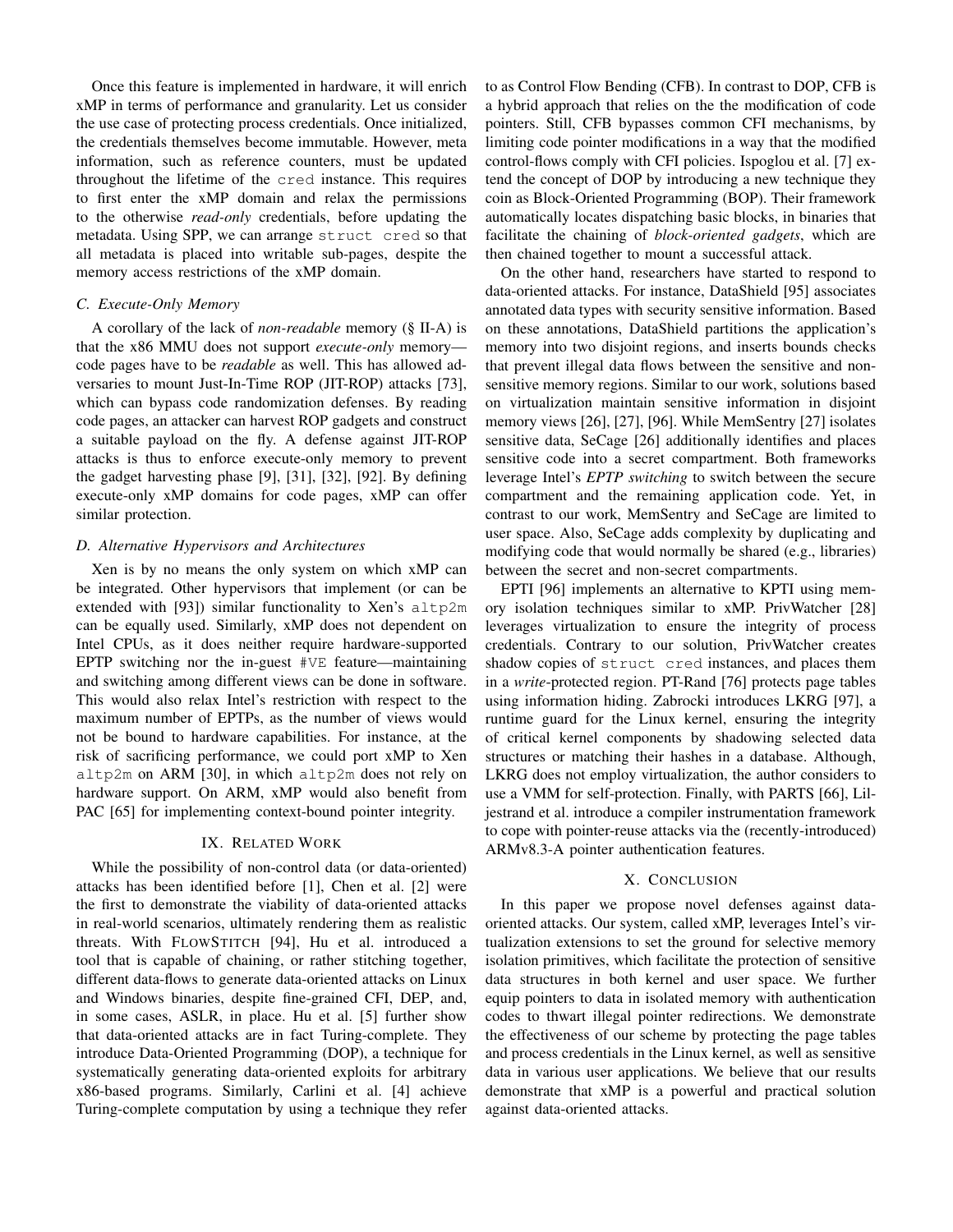## ACKNOWLEDGMENT

We thank Christopher Roemheld and Joseph Macaluso for helping us with the Linux kernel extensions and the use cases regarding user applications, respectively. Further, we thank our shepherd, Yuval Yarom, and the anonymous reviewers for their valuable feedback. This work was supported in part by the European Union's Horizon 2020 research and innovation programme, under grant agreement No 830892 (SPARTA), the Office of Naval Research (ONR), through awards N00014- 17-1-2891 and N00014-17-1-2788, and the National Science Foundation (NSF), through award CNS-1749895. Any opinions, findings, conclusions, or recommendations expressed herein are those of the authors and do not necessarily reflect the views of the aforementioned supporters.

## **REFERENCES**

- <span id="page-13-0"></span>[1] W. D. Young and J. McHugh, "Coding for a Believable Specification to Implementation Mapping," in *IEEE Symposium on Security and Privacy (S&P)*, 1987.
- <span id="page-13-1"></span>[2] S. Chen, J. Xu, E. C. Sezer, P. Gauriar, and R. K. Iyer, "Non-Control-Data Attacks Are Realistic Threats," in *USENIX Security Symposium (SEC)*, 2005.
- <span id="page-13-13"></span>Synopsys, "The Heartbleed Bug," [http://heartbleed.com/,](http://heartbleed.com/) 4 2014.
- <span id="page-13-35"></span>[4] N. Carlini, A. Barresi, M. Payer, D. Wagner, and T. R. Gross, "Control-Flow Bending: On the Effectiveness of Control-Flow Integrity," in *USENIX Security Symposium (SEC)*, 2015.
- <span id="page-13-12"></span>[5] H. Hu, S. Shinde, S. Adrian, Z. L. Chua, P. Saxena, and Z. Liang, "Data-Oriented Programming: On the Expressiveness of Non-control Data Attacks," in *IEEE Symposium on Security and Privacy (S&P)*, 2016.
- [6] B. Sun, C. Xu, and S. Chong, "The Power of Data-Oriented Attacks," *Black Hat, Asia*, 2017.
- <span id="page-13-2"></span>[7] K. K. Ispoglou, B. AlBassam, T. Jaeger, and M. Payer, "Block Oriented Programming: Automating Data-Only Attacks," in *ACM Conference on Computer and Communications Security (CCS)*, 2018.
- <span id="page-13-3"></span>[8] M. Abadi, M. Budiu, U. Erlingsson, and J. Ligatti, "Control-Flow Integrity," in *ACM Conference on Computer and Communications Security (CCS)*, 2005.
- <span id="page-13-23"></span>[9] M. Backes, T. Holz, B. Kollenda, P. Koppe, S. Nürnberger, and J. Pewny, "You Can Run but You Can'T Read: Preventing Disclosure Exploits in Executable Code," in *ACM Conference on Computer and Communications Security (CCS)*, 2014.
- [10] Y. Cheng, Z. Zhou, Y. Miao, X. Ding, and R. H. Deng, "ROPecker: A Generic and Practical Approach for Defending Against ROP Attack," in *Network and Distributed System Security Symposium (NDSS)*, 2014.
- [11] A. J. Mashtizadeh, A. Bittau, D. Boneh, and D. Mazières, "CCFI: Cryptographically Enforced Control Flow Integrity," in *ACM Conference on Computer and Communications Security (CCS)*, 2015.
- <span id="page-13-4"></span>[12] J. Werner, G. Baltas, R. Dallara, N. Otterness, K. Z. Snow, F. Monrose, and M. Polychronakis, "No-Execute-After-Read: Preventing Code Disclosure in Commodity Software," in *ACM Symposium on Information, Computer and Communications Security (ASIACCS)*, 2016.
- <span id="page-13-5"></span>[13] V. Kuznetsov, L. Szekeres, M. Payer, G. Candea, R. Sekar, and D. Song, "Code-Pointer Integrity," in *USENIX Symposium on Operating System Design and Implementation (OSDI)*, 2014.
- <span id="page-13-6"></span>[14] P. Zieris and J. Horsch, "A Leak-Resilient Dual Stack Scheme for Backward-Edge Control-Flow Integrity," in *ACM Symposium on Information, Computer and Communications Security (ASIACCS)*, 2018.
- <span id="page-13-7"></span>[15] PaX Team, "Address Space Layout Randomization (ASLR)," [https://](https://pax.grsecurity.net/docs/aslr.txt) [pax.grsecurity.net/docs/aslr.txt,](https://pax.grsecurity.net/docs/aslr.txt) March 2003.
- <span id="page-13-21"></span>[16] S. Crane, C. Liebchen, A. Homescu, L. Davi, P. Larsen, A.-R. Sadeghi, S. Brunthaler, and M. Franz, "Readactor: Practical Code Randomization Resilient to Memory Disclosure," in *IEEE Symposium on Security and Privacy (S&P)*, 2015.
- <span id="page-13-8"></span>[17] D. Bigelow, T. Hobson, R. Rudd, W. Streilein, and H. Okhravi, "Timely Rerandomization for Mitigating Memory Disclosures," in *ACM Conference on Computer and Communications Security (CCS)*, 2015.
- <span id="page-13-9"></span>[18] Microsoft, "Control Flow Guard," [https://docs.microsoft.com/en-us/](https://docs.microsoft.com/en-us/windows/desktop/SecBP/control-flow-guard) [windows/desktop/SecBP/control-flow-guard,](https://docs.microsoft.com/en-us/windows/desktop/SecBP/control-flow-guard) October 2018.
- <span id="page-13-10"></span>[19] Google, "The Chromium Projects," [https://www.chromium.org/](https://www.chromium.org/developers/testing/control-flow-integrity) [developers/testing/control-flow-integrity,](https://www.chromium.org/developers/testing/control-flow-integrity) October 2018.
- <span id="page-13-11"></span>[20] LLVM, "Control Flow Integrity," [http://clang.llvm.org/docs/](http://clang.llvm.org/docs/ControlFlowIntegrity.html) [ControlFlowIntegrity.html,](http://clang.llvm.org/docs/ControlFlowIntegrity.html) October 2018.
- <span id="page-13-14"></span>[21] M. Castro, M. Costa, and T. Harris, "Securing Software by Enforcing Data-Flow Integrity," in *USENIX Symposium on Operating System Design and Implementation (OSDI)*, 2006.
- <span id="page-13-15"></span>[22] G. C. Necula, S. McPeak, and W. Weimer, "CCured: Type-Safe Retrofitting of Legacy Code," *ACM Transactions on Programming Languages and Systems (TOPLAS)*, 2002.
- [23] T. Jim, J. G. Morrisett, D. Grossman, M. W. Hicks, J. Cheney, and Y. Wang, "Cyclone: A Safe Dialect of C," in *USENIX Annual Technical Conference (ATC)*, 2002.
- [24] S. Nagarakatte, J. Zhao, M. M. Martin, and S. Zdancewic, "SoftBound: Highly Compatible and Complete Spatial Memory Safety for C," *ACM SIGPLAN Notices*, 2009.
- <span id="page-13-16"></span>[25] ——, "CETS: compiler enforced temporal safety for C," *ACM SIGPLAN Notices*, 2010.
- <span id="page-13-17"></span>[26] Y. Liu, T. Zhou, K. Chen, H. Chen, and Y. Xia, "Thwarting Memory Disclosure with Efficient Hypervisor-Enforced Intra-Domain Isolation," in *ACM Conference on Computer and Communications Security (CCS)*, 2015.
- <span id="page-13-36"></span>[27] K. Koning, X. Chen, H. Bos, C. Giuffrida, and E. Athanasopoulos, "No Need to Hide: Protecting Safe Regions on Commodity Hardware," in *ACM European Conference on Computer Systems (EuroSys)*, 2017.
- <span id="page-13-18"></span>[28] O. Chen, A. M. Azab, G. Ganesh, and P. Ning, "PrivWatcher: Nonbypassable Monitoring and Protection of Process Credentials from Memory Corruption Attacks," in *ACM Symposium on Information, Computer and Communications Security (ASIACCS)*, 2017.
- <span id="page-13-19"></span>[29] T. K. Lengyel, S. Maresca, B. D. Payne, G. D. Webster, S. Vogl, and A. Kiayias, "Scalability, Fidelity and Stealth in the DRAKVUF Dynamic Malware Analysis System," in *Annual Computer Security Applications Conference (ACSAC)*, 2014.
- <span id="page-13-20"></span>[30] S. Proskurin, T. Lengyel, M. Momeu, C. Eckert, and A. Zarras, "Hiding in the Shadows: Empowering ARM for Stealthy Virtual Machine Introspection," in *Annual Computer Security Applications Conference (ACSAC)*, 2018.
- <span id="page-13-22"></span>[31] M. Pomonis, T. Petsios, A. D. Keromytis, M. Polychronakis, and V. P. Kemerlis, "kRˆX: Comprehensive Kernel Protection against Just-In-Time Code Reuse," in *IEEE European Symposium on Security and Privacy (EuroS&P)*, 2017.
- <span id="page-13-24"></span>[32] J. Gionta, W. Enck, and P. Ning, "HideM: Protecting the Contents of Userspace Memory in the Face of Disclosure Vulnerabilities," in *ACM Conference on Data and Application Security and Privacy (CODASPY)*, 2015.
- <span id="page-13-25"></span>[33] S. Brookes, R. Denz, M. Osterloh, and S. Taylor, "ExOShim: Preventing Memory Disclosure using Execute-Only Kernel Code," in *International Conference on Cyber Warfare and Security (ICCWS)*, 2016.
- <span id="page-13-26"></span>[34] J. Corbet, "Memory Protection Keys," [https://lwn.net/Articles/643797/,](https://lwn.net/Articles/643797/) May 2015.
- <span id="page-13-27"></span>[35] Intel Corporation, *Intel 64 and IA-32 Architectures Software Developer's Manual, Combined Volumes: 1, 2A, 2B, 2C, 2D, 3A, 3B, 3C, 3D, and 4*, 2019.
- <span id="page-13-28"></span>[36] C. A. Waldspurger, "Memory Resource Management in VMware ESX Server," *ACM SIGOPS Operating Systems Review (OSR)*, 2002.
- <span id="page-13-29"></span>[37] P. Barham, B. Dragovic, K. Fraser, S. Hand, T. Harris, A. Ho, R. Neugebauer, I. Pratt, and A. Warfield, "Xen and the Art of Virtualization," *ACM SIGOPS Operating Systems Review (OSR)*, 2003.
- <span id="page-13-30"></span>[38] Z. Deng, X. Zhang, and D. Xu, "SPIDER: Stealthy Binary Program Instrumentation and Debugging via Hardware Virtualization," in *Annual Computer Security Applications Conference (ACSAC)*, 2013.
- <span id="page-13-31"></span>[39] S. Proskurin, J. Kirsch, and A. Zarras, "Follow the WhiteRabbit: Towards Consolidation of On-the-Fly Virtualization and Virtual Machine Introspection," in *IFIP International Conference on ICT Systems Security and Privacy Protection (IFIP SEC)*, 2018.
- <span id="page-13-32"></span>[40] Linux Foundation, "Xen Project," [https://www.xenproject.org/,](https://www.xenproject.org/) 2018.
- <span id="page-13-33"></span>[41] B. Shi, L. Cui, B. Li, X. Liu, Z. Hao, and H. Shen, "ShadowMonitor: An Effective In-VM Monitoring Framework with Hardware-Enforced Isolation," in *International Symposium on Research in Attacks, Intrusions and Defenses (RAID)*, 2018.
- <span id="page-13-34"></span>[42] Xen-devel, "Alternate p2m design specification," [https://lists.xenproject.](https://lists.xenproject.org/archives/html/xen-devel/2015-06/msg01319.html) [org/archives/html/xen-devel/2015-06/msg01319.html,](https://lists.xenproject.org/archives/html/xen-devel/2015-06/msg01319.html) September 2015.